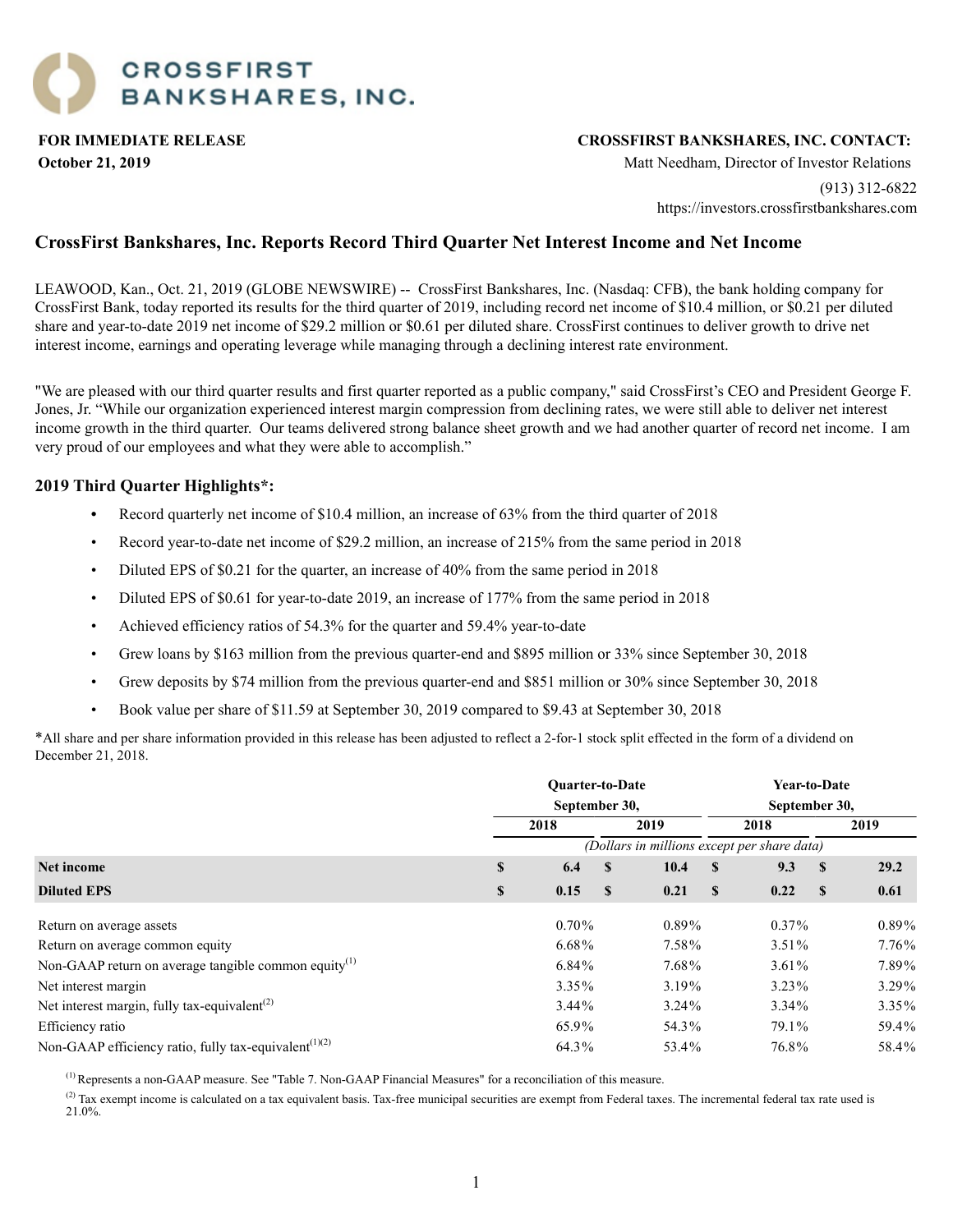#### **Income from Operations**

#### **Net Interest Income**

The Company produced record interest income of \$55.5 million for the third quarter of 2019, an increase of 36% from the third quarter of 2018 and 2% greater than the second quarter of 2019. Interest income growth was primarily a result of continued strong growth in average outstanding earning assets. The tax-equivalent yield on earning assets declined from 5.18% to 5.00% during the third quarter of 2019 primarily due to the movement of variable rate assets indexed to market rates and changes in the investment portfolio yields resulting from higher prepayment speeds on the Company's mortgage backed portfolio. Year-to-date interest income is up 47% over the same period in 2018.

Interest expense for the third quarter of 2019 was \$19.7 million, or 67% higher than the third quarter of 2018 and 2% higher than the second quarter of 2019. Average interest-bearing deposits in the third quarter of 2019 totaled \$3.2 billion, an increase of \$847 million or 37% from \$2.3 billion in the same quarter in 2018. The interest-bearing deposit mix changes during the quarter were focused on lowering margin exposure to declining rates, however this offset some of the impact of the lower deposit rates during the quarter. Non-deposit funding costs increased to 1.95% from 1.93% in the second quarter of 2019 while overall cost of funds for the quarter was 1.94%, compared to 1.99% for the second quarter of 2019.

Tax-equivalent net interest margin declined to 3.24% for the quarter compared to 3.44% for the same quarter in 2018, reflecting the impact of the declining rate environment. For the nine months ended September 30, 2019, the Company reported a net interest margin of 3.35%, slightly higher than the same period for 2018. The tax-equivalent adjustment, which accounts for income taxes saved on the interest earned on nontaxable securities and loans, was \$0.6 million for the third quarter of 2019 and \$0.8 million for the third quarter of 2018, and \$0.6 million for the second quarter of 2019. Net interest income totaled \$35.8 million for the third quarter of 2019 or 3% greater than the second quarter of 2019. Year-to-date net interest income was 34% higher than the same period of 2018 reflecting the Company's strong balance sheet growth and maintenance of net interest margin.

#### **Non-Interest Income**

Non-interest income increased \$2.0 million in the third quarter of 2019 or 171% compared to the same quarter of 2018 and \$1.5 million or 92% compared to the second quarter of 2019. While the Company continues to increase fee income commensurate with its growth, the backto-back swap program generated strong fee income with \$1.1 million of new fees recorded during the quarter. During the third quarter of 2019, the Company also recorded a one-time \$0.8 million gain related to a changed in derivative valuation. Historically, the company used a peer group in order to value the counter-party risk to assess potential credit default. As the program has matured, the Company reviewed the valuation methodology and implemented a more sophisticated view of risk as the swaps are cross collateralized with the loans being hedged.

#### **Non-Interest Expense**

Non-interest expense for the third quarter of 2019 increased \$1.3 million, or 7%, compared to the third quarter of 2018 and decreased \$0.8 million, or 4% from the second quarter of 2019. Compared to the third quarter of 2018, salary and employment-related expenses increased \$1.6 million for additional employee headcount required to support growth and data processing costs were higher from the Company's increased volumes of activity, partially offset by a \$0.5 million decrease in FDIC insurance expense. As compared to the second quarter of 2019, salary and employment-related expenses decreased \$0.2 million as a result of continuing to manage resource allocation and hiring and FDIC insurance expense decreased \$0.6 million as a result of a one-time small bank credit. Year-to-date non-interest expense increased by less than 1% compared to the same period in 2018.

CrossFirst's effective tax rate for the nine months ended September 30, 2019 was 15.4% as compared to (10.8)% for the nine months ended September 30, 2018. The year-over-year change was primarily due to higher earnings, a reduction in tax-exempt income due to average yields on tax exempt securities decreasing, and permanent tax benefits from a stock-based compensation award in 2018 as compared to 2019. The effective tax rate for the third quarter of 2019 was 20.0% compared to 19.6% for the second quarter of 2019. For both of the comparable periods, the Company continues to benefit from the tax-exempt municipal bond portfolio creating an effective tax rate lower than the statutory tax rates.

#### **Balance Sheet Performance & Analysis**

During the third quarter of 2019, total assets increased by \$178 million or 4% compared to June 30, 2019 with both strong loan and deposit growth. Asset growth for CrossFirst was \$935 million or 25% over the last twelve months. While both loans and deposits grew for the quarter, loan volumes outpaced deposit growth increasing the loan to deposit ratio from 96.7% to 99.2%. During the third quarter of 2019, total available for sale investment securities increased \$28 million to \$733 million, while the overall average for the quarter was \$728 million. Tax- exempt municipal securities on average increased \$18 million and mortgage backed securities decreased \$10 million. The increase in investment securities was part of management's strategy to manage liquidity and optimize income.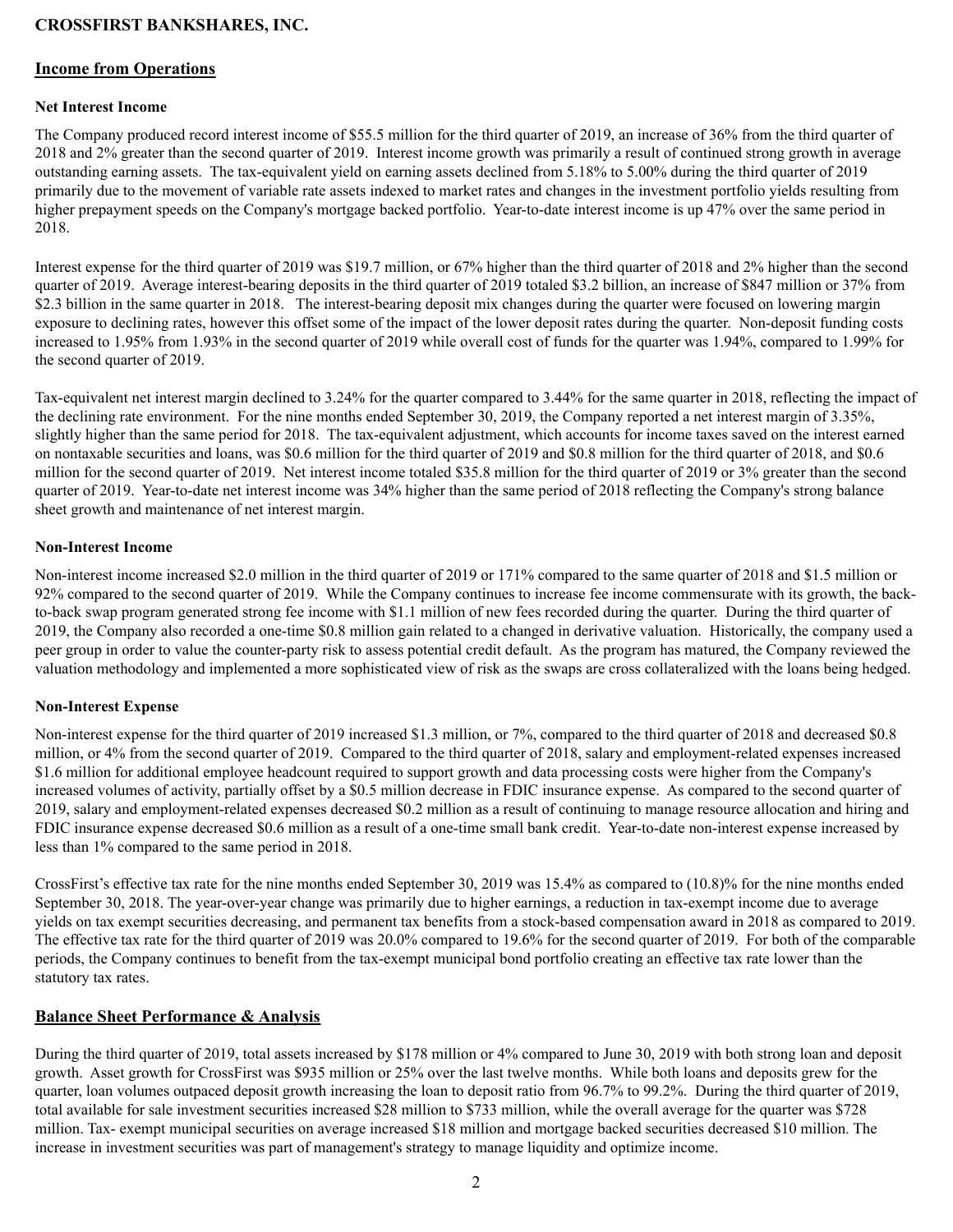#### **Loan Growth Results**

The Company continues to maintain a diversified loan portfolio while experiencing strong loan growth of 5% for the third quarter of 2019 and 33% since September 30, 2018. Loan yields declined 13 basis points in the overall portfolio commensurate with the adjustable rate loan movements with Libor and Prime over the course of the quarter. The Company experienced \$204 million in payoffs for the quarter, but was able to fund \$367 million in loans to replace and grow the overall portfolio.

| (Dollars in millions)                 | 3Q18      | 4Q18    | 1Q19    | <b>2Q19</b> | 3Q19    | $%$ of<br><b>Total</b> | QoQ<br>Growth<br>$(\$)$ | QoQ<br>Growth<br>$(%)^{(1)}$ | YoY<br>Growth<br><b>(\$)</b> | YoY<br>Growth<br>$(%)^{(1)}$ |
|---------------------------------------|-----------|---------|---------|-------------|---------|------------------------|-------------------------|------------------------------|------------------------------|------------------------------|
| Period-end loans (gross)              |           |         |         |             |         |                        |                         |                              |                              |                              |
| Commercial and industrial             | S.<br>958 | \$1,134 | \$1,163 | \$1,254     | \$1,313 | $36.1\%$ \$            | 59                      | $5\%$                        | 355<br>-S                    | 37%                          |
| Energy                                | 312       | 358     | 376     | 386         | 396     | 10.9                   | 10                      | 3                            | 84                           | 27                           |
| Commercial real estate                | 770       | 847     | 948     | 968         | 993     | 27.3                   | 25                      | 3                            | 223                          | 29                           |
| Construction and land development     | 436       | 440     | 427     | 463         | 528     | 14.5                   | 65                      | 14                           | 92                           | 21                           |
| Residential real estate               | 226       | 246     | 331     | 359         | 365     | 10.0                   | 6                       | 2                            | 139                          | 62                           |
| Equity lines of credit                | 22        | 20      | 20      | 21          | 22      | 0.6                    |                         | 3                            |                              |                              |
| Consumer installment                  | 20        | 24      | 22      | 25          | 22      | 0.6                    | (3)                     | (14)                         |                              | 6                            |
| Total                                 | \$2,744   | \$3,069 | \$3,287 | \$ 3.476    | \$3,639 | $100.0\%$ \$           | 163                     | $5\%$                        | 895<br>\$.                   | 33%                          |
| Average loans, net of unearned income | \$2,523   | \$2.911 | \$3.176 | \$3.398     | \$3.541 |                        | \$<br>143               | $4\%$                        | <sup>\$</sup><br>1,018       | 40%                          |
| Yield on loans for the period ending  | 5.35%     | 5.56%   | 5.75%   | 5.66%       | 5.53%   |                        |                         |                              |                              |                              |

<sup>(1)</sup> Actual unrounded values are used to calculate the reported percent disclosed. Accordingly, recalculations using the amounts in millions as disclosed in this release may not produce the same amounts.

#### **Deposit Growth Results**

The Company continues to maintain a traditional deposit mix, with the goal of keeping pace with growth in the loan portfolio. Deposit growth was primarily funded with money market accounts during the quarter, which have historically adjusted with movements in fed funds rates. To continue lowering the duration of its deposit base, the Company did not renew \$67 million of brokered deposits that matured during the quarter.

| (Dollars in millions)                                      | 3Q18      | 4Q18      | 1Q19      | 2Q19       | 3Q19      | $%$ of<br><b>Total</b> | QoQ<br>Growth<br>$(\$)$ | QoQ<br>Growth<br>$(\%)^{(1)}$ | YoY<br>Growth<br>$(\$)$ |     | YoY<br>Growth<br>$(\%)^{(1)}$ |
|------------------------------------------------------------|-----------|-----------|-----------|------------|-----------|------------------------|-------------------------|-------------------------------|-------------------------|-----|-------------------------------|
| <b>Period-end deposits</b>                                 |           |           |           |            |           |                        |                         |                               |                         |     |                               |
| Non-interest bearing deposits                              | \$<br>505 | \$<br>484 | \$<br>488 | \$<br>512  | \$<br>514 | $14.1\%$ \$            | $\overline{2}$          | $-$ % \$                      |                         | 9   | 2%                            |
| Transaction deposits                                       | 56        | 82        | 119       | 137        | 146       | 4.0%                   | 9                       |                               |                         | 90  | 163                           |
| Savings and money market deposits                          | 1,448     | 1,632     | 1,511     | 1,634      | 1,776     | 48.5%                  | 142                     | 9                             |                         | 328 | 23                            |
| Time deposits $\leq$ \$100,000                             | 338       | 440       | 554       | 535        | 469       | 12.8%                  | (66)                    | (12)                          |                         | 131 | 39                            |
| Time deposits $> $100,000$                                 | 460       | 570       | 728       | 766        | 753       | 20.6%                  | (13)                    | (2)                           |                         | 293 | 64                            |
| Total                                                      | \$2,807   | \$3,208   | \$3,400   | \$3,584    | \$3,658   | 100.0% \$              | 74                      | $2\%$                         | \$                      | 851 | 30%                           |
| <b>Brokered</b> deposits                                   | 262<br>\$ | \$<br>343 | \$<br>424 | \$<br>397  | S<br>330  | $9.0\% \;$ \$          | (67)                    | $(17)\%$ \$                   |                         | 68  | 26%                           |
| Average deposits                                           |           |           |           |            |           |                        |                         |                               |                         |     |                               |
| Non-interest bearing deposits                              | \$<br>492 | \$<br>492 | \$<br>477 | \$.<br>513 | \$<br>535 | $14.5\%$ \$            | 22                      | $4\%$ \$                      |                         | 43  | 9%                            |
| Transaction deposits                                       | 56        | 63        | 104       | 144        | 135       | 3.7%                   | (9)                     | (6)                           |                         | 79  | 141                           |
| Savings and money market deposits                          | 1,450     | 1,498     | 1,544     | 1,560      | 1,744     | 47.2%                  | 184                     | 12                            |                         | 294 | 20                            |
| Time deposits                                              | 801       | 913       | 1,165     | 1,305      | 1,277     | 34.6%                  | (28)                    | (2)                           |                         | 476 | 59                            |
| Total                                                      | \$2,799   | \$2,966   | \$3,290   | \$3,522    | 3,691     | 100.0%                 | 169<br>-S               | $5\%$                         | \$                      | 892 | 32%                           |
| Cost of deposits for the period ending                     | 1.42%     | 1.70%     | 1.96%     | 1.99%      | 1.94%     |                        |                         |                               |                         |     |                               |
| Cost of interest-bearing deposits for<br>the period ending | 1.72%     | 2.04%     | 2.30%     | 2.33%      | 2.26%     |                        |                         |                               |                         |     |                               |

<sup>(1)</sup> Actual unrounded values are used to calculate the reported percent disclosed. Accordingly, recalculations using the amounts in millions as disclosed in this release may not produce the same amounts.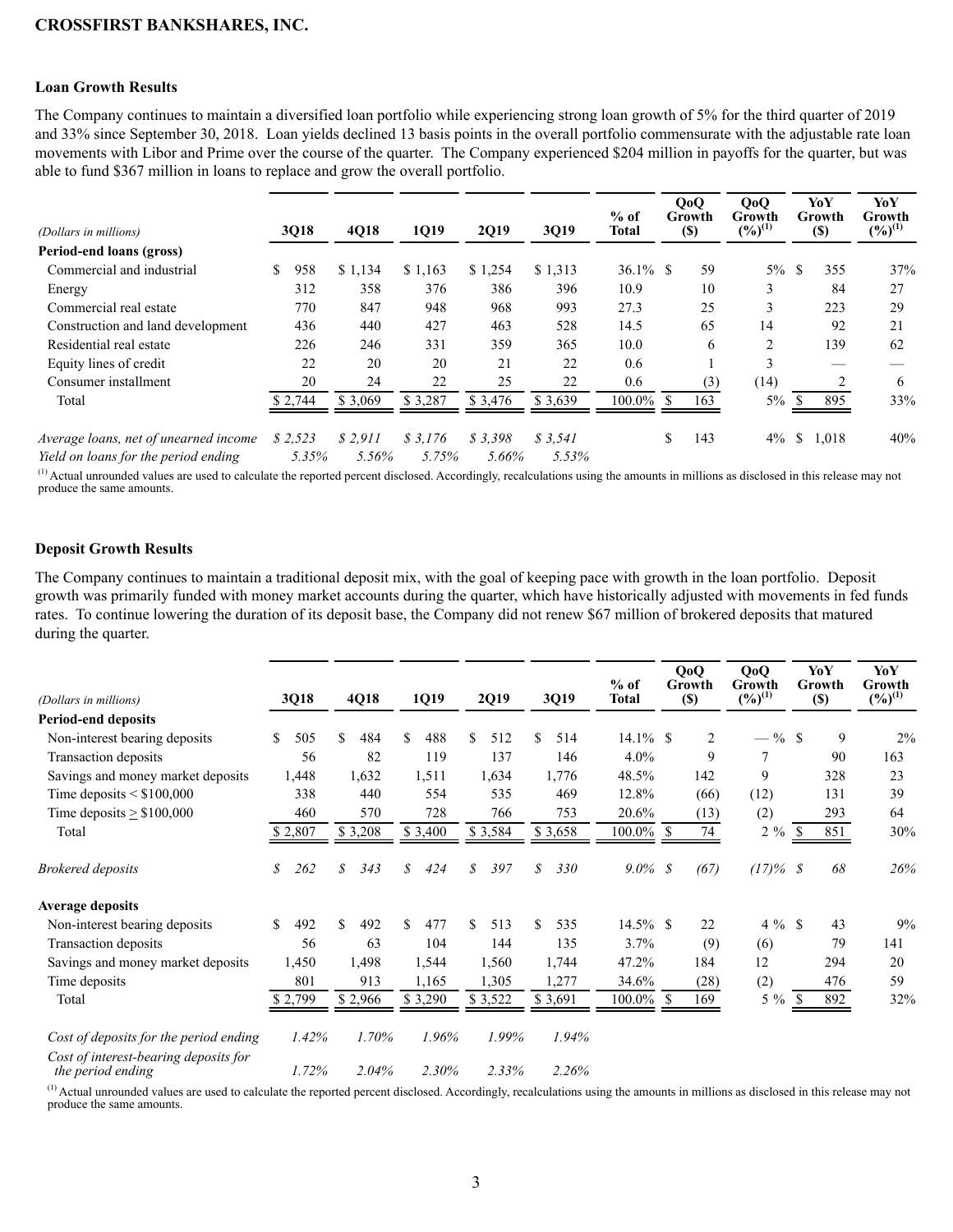#### **Asset Quality Position**

The Company continued to add to the allowance for loan loss in order to support loan growth and changes in relative risk for the overall portfolio, including with respect to one previously disclosed non-performing loan, recording a provision expense of \$4.9 million for the quarter. Net charge-offs were \$4.7 million for the quarter as a result of liquidating two other previously identified non-performing loans, as compared to net recoveries of \$0.3 million for the third quarter in 2018. During the quarter, non-performing assets to assets declined from 1.18% in the second quarter to 1.00% in the third quarter and classified assets to capital continued to trend down.

| <b>Asset quality</b> (Dollars in millions)                                                                                                                                                                                                                                                                                                                                                                      |   | 3Q18  |               | 4Q18  |      | 1Q19  |               | 2Q19  | 3Q19       | QoQ<br>Growth<br>$(\$)$ |            | YoY<br>Growth<br><b>(\$)</b> |
|-----------------------------------------------------------------------------------------------------------------------------------------------------------------------------------------------------------------------------------------------------------------------------------------------------------------------------------------------------------------------------------------------------------------|---|-------|---------------|-------|------|-------|---------------|-------|------------|-------------------------|------------|------------------------------|
| Non-accrual loans                                                                                                                                                                                                                                                                                                                                                                                               | S | 12.6  | <sup>\$</sup> | 17.8  | \$   | 13.0  | <sup>\$</sup> | 50.0  | \$<br>43.6 | \$                      | $(6.4)$ \$ | 31.0                         |
| Other real estate owned                                                                                                                                                                                                                                                                                                                                                                                         |   |       |               |       |      | 2.5   |               | 2.5   | 2.5        |                         |            | 2.5                          |
| Non-performing assets                                                                                                                                                                                                                                                                                                                                                                                           |   | 13.1  |               | 17.8  |      | 15.5  |               | 52.8  | 46.7       | (6.1)                   |            | 33.6                         |
| Loans 90+ days past due and still accruing                                                                                                                                                                                                                                                                                                                                                                      |   | 0.4   |               |       |      |       |               | 0.2   | 0.6        | 0.4                     |            | 0.2                          |
| Loans 30 - 89 days past due                                                                                                                                                                                                                                                                                                                                                                                     |   | 26.3  |               | 3.7   |      | 31.1  |               | 23.6  | 64.7       | 41.1                    |            | 38.4                         |
| Classified loans                                                                                                                                                                                                                                                                                                                                                                                                |   | 54.3  |               | 101.4 |      | 97.5  |               | 88.3  | 85.2       | (3.1)                   |            | 30.9                         |
| Net charge-offs (recoveries)                                                                                                                                                                                                                                                                                                                                                                                    |   | (0.3) |               | 0.2   |      | 0.7   |               |       | 4.7        | 4.7                     |            | 5.0                          |
| Provision for loan loss                                                                                                                                                                                                                                                                                                                                                                                         |   | 3.0   |               | 4.5   |      | 2.9   |               | 2.9   | 4.9        | 2.0                     |            | 1.9                          |
| Allowance for loan loss                                                                                                                                                                                                                                                                                                                                                                                         |   | 33.5  |               | 37.8  |      | 40.0  |               | 42.9  | 43.0       | 0.1                     |            | 9.5                          |
| <b>Asset quality metrics</b>                                                                                                                                                                                                                                                                                                                                                                                    |   | 3Q18  |               |       | 4Q18 |       |               | 1Q19  | 2Q19       |                         |            | 3Q19                         |
| Non-performing assets to total assets                                                                                                                                                                                                                                                                                                                                                                           |   |       | 0.35%         |       |      | 0.43% |               | 0.36% |            | 1.18%                   |            | 1.00%                        |
| Allowance for loan loss to total loans                                                                                                                                                                                                                                                                                                                                                                          |   |       | 1.22          |       |      | 1.23  |               | 1.22  |            | 1.24                    |            | 1.18                         |
| Allowance for loan loss to non-performing loans                                                                                                                                                                                                                                                                                                                                                                 |   |       | 257           |       |      | 212   |               | 307   |            | 85                      |            | 97                           |
| Net charge-offs (recoveries) to average loans <sup>(1)</sup>                                                                                                                                                                                                                                                                                                                                                    |   |       | (0.05)        |       |      | 0.03  |               | 0.09  |            |                         |            | 0.53                         |
| Loans 30 - 89 days past due to loans                                                                                                                                                                                                                                                                                                                                                                            |   |       | 0.96          |       |      | 0.12  |               | 0.95  |            | 0.68                    |            | 1.78                         |
| Provision to average loans <sup>(1)</sup>                                                                                                                                                                                                                                                                                                                                                                       |   |       | 0.47          |       |      | 0.61  |               | 0.36  |            | 0.34                    |            | 0.54                         |
| Classified Loans / (Total Capital + ALLL)                                                                                                                                                                                                                                                                                                                                                                       |   |       | 12.3          |       |      | 19.2  |               | 18.7  |            | 16.3                    |            | 13.2                         |
| $(1)$ $\rightarrow$ $(1)$ $\rightarrow$ $(1)$ $\rightarrow$ $(1)$ $\rightarrow$ $(1)$ $\rightarrow$ $(1)$ $\rightarrow$ $(1)$ $\rightarrow$ $(1)$ $\rightarrow$ $(1)$ $\rightarrow$ $(1)$ $\rightarrow$ $(1)$ $\rightarrow$ $(1)$ $\rightarrow$ $(1)$ $\rightarrow$ $(1)$ $\rightarrow$ $(1)$ $\rightarrow$ $(1)$ $\rightarrow$ $(1)$ $\rightarrow$ $(1)$ $\rightarrow$ $(1)$ $\rightarrow$ $(1)$ $\rightarrow$ |   |       |               |       |      |       |               |       |            |                         |            |                              |

(1) Interim periods annualized.

#### **Capital Position After Initial Public Offering**

At September 30, 2019, stockholders' equity totaled \$602 million, or \$11.59 per share, compared to \$499 million, or \$11.00 per share, at June 30, 2019. Tangible common stockholders' equity was \$595 million and tangible book value per share was \$11.44 at September 30, 2019. The increase in stockholders' equity was a result of quarterly earnings, an increase in accumulated other comprehensive income for unrealized bond gains, and proceeds received from the initial public offering.

| <b>Period-end</b> (Dollars in millions, except per share data) | 3018      |               | <b>4018</b> |    | 1019   |               | 2019   |    | 3019   |
|----------------------------------------------------------------|-----------|---------------|-------------|----|--------|---------------|--------|----|--------|
| <b>Total Stockholders' Equity</b>                              | 410       | <sup>\$</sup> | 490         |    | 481    | <sup>\$</sup> | 499    | S  | 602    |
| Book value per share                                           | 9.43      | <sup>S</sup>  | 10.21       | -S | 10.63  | \$.           | 11.00  | \$ | 11.59  |
| Tangible book value per share $^{(1)}$                         | 9.24      | <sup>S</sup>  | 10.04       | S  | 10.46  | S.            | 10.83  | S  | 11.44  |
| Common equity tier 1 capital ratio                             | $10.55\%$ |               | 11.75%      |    | 11.23% |               | 11.02% |    | 12.91% |
| Tier 1 capital ratio                                           | 11.38     |               | 12.53       |    | 11.23  |               | 11.04  |    | 12.93  |
| Total capital ratio                                            | 12.32     |               | 13.51       |    | 12.20  |               | 12.04  |    | 13.90  |
| Leverage ratio                                                 | 11.39     |               | 12.43       |    | 11.15  |               | 10.87  |    | 12.57  |

(1) Represents a non-GAAP measure. See "Table 7. Non-GAAP Financial Measures" for a reconciliation of this measure.

On September 17, 2019 the underwriters for the initial public offering, acquired an additional 844,362 shares of CrossFirst's common stock pursuant to the partial exercise of the underwriters' over- allotment option granted in connection with the initial public offering. The additional shares were sold at the IPO price of \$14.50 per share, less underwriting discounts and commissions. Net proceeds from the sale of the additional shares were approximately \$11.4 million, after deducting underwriting discounts and commissions. During the third quarter of 2019, the Company issued 6,594,362 new shares, including the over-allotment, bringing its total net proceeds from the offering to approximately \$87.0 million. The Company intends to use the net proceeds from the offering to support our growth, organically or through mergers and acquisitions, and for general corporate purposes. As previously disclosed, the Company is currently considering using a portion of the net proceeds for the opening of a second smaller full-service branch in the Dallas MSA, in addition to consistently evaluating other strategic opportunities.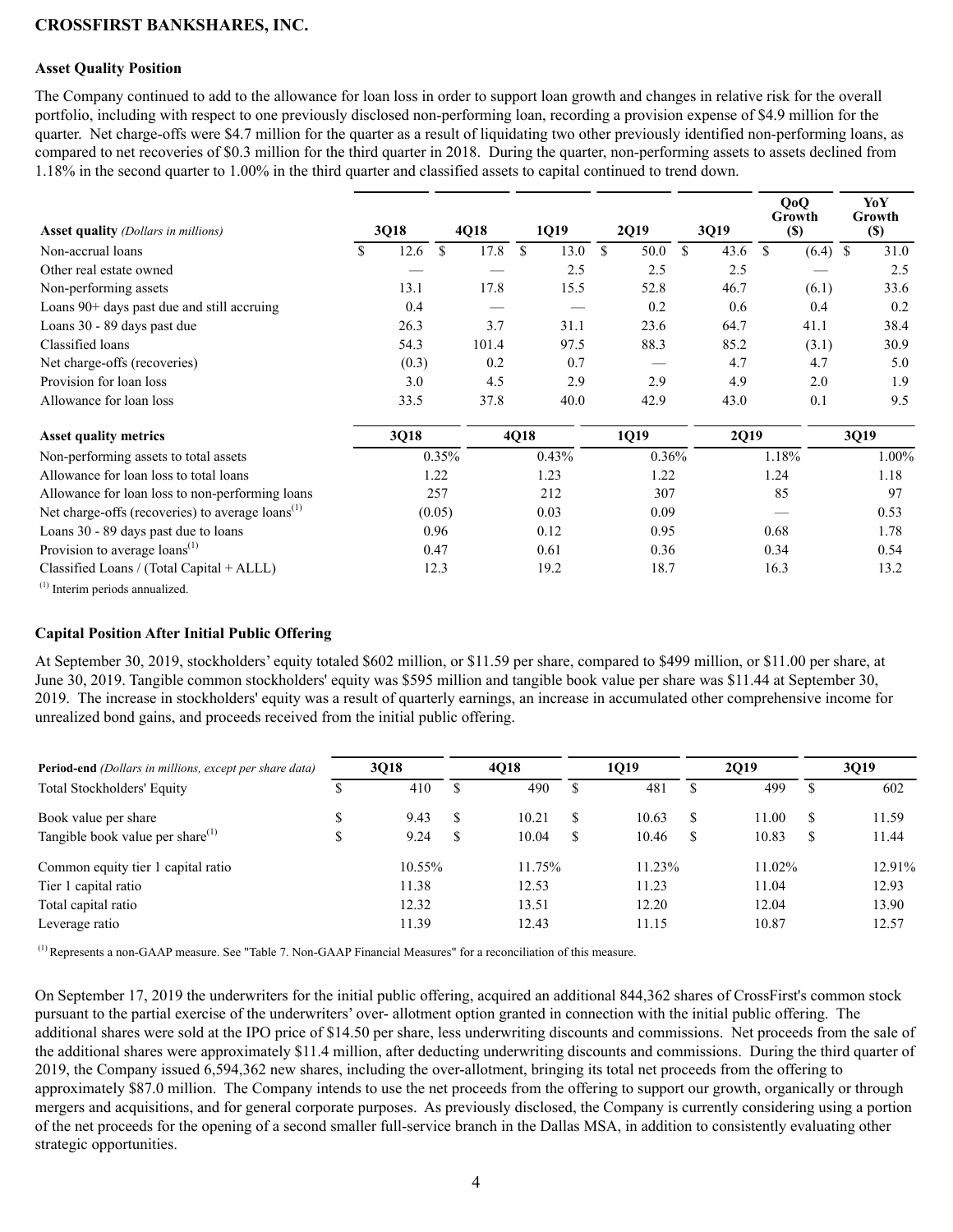#### **Conference Call and Webcast**

CrossFirst will hold a conference call and webcast to discuss third quarter 2019 results on Monday, October 21, 2019 at 4 p.m. CDT / 5 p.m. EDT. The conference call and webcast may also include discussion of Company developments, forward-looking statements and other material information about business and financial matters. Investors, news media, and other participants should register for the call or audio webcast at https://investors.CrossFirstbankshares.com. Participants may dial into the call toll-free at (877) 621- 5851 from anywhere in the U.S. or (470) 495-9492 internationally, using conference ID no. 6057529. Participants are encouraged to dial into the call or access the webcast approximately 10 minutes prior to the start time.

A replay of the webcast will be available on the Company website. A replay of the conference call will be available two hours following the close of the call until October 28, 2019, accessible at (855) 859-2056 with conference ID no. 6057529.

#### **Cautionary Notice about Forward-Looking Statements**

The financial results in this press release reflect preliminary, unaudited results, which are not final until the Company's Form 10-Q is filed. This earnings release contains forward-looking statements. These forward-looking statements reflect the Company's current views with respect to, among other things, future events and its financial performance. Any statements about management's expectations, beliefs, plans, predictions, forecasts, objectives, assumptions or future events or performance are not historical facts and may be forward-looking. These statements are often, but not always, made through the use of words or phrases such as "anticipate," "believes," "can," "could," "may," "predicts," "potential," "should," "will," "estimate," "plans," "projects," "continuing," "ongoing," "expects," "intends" and similar words or phrases. Any or all of the forward-looking statements in this earnings release may turn out to be inaccurate. The inclusion of forward-looking information in this earnings release should not be regarded as a representation by us or any other person that the future plans, estimates or expectations contemplated by us will be achieved. The Company has based these forward-looking statements largely on its current expectations and projections about future events and financial trends that it believes may affect our financial condition, results of operations, business strategy and financial needs. Our actual results could differ materially from those anticipated in such forward-looking statements.

Accordingly, the Company cautions you that any such forward-looking statements are not a guarantee of future performance and that actual results may prove to be materially different from the results expressed or implied by the forward-looking statements due to a number of factors. Such factors include, without limitation, those listed from time to time in reports that the Company files with the Securities and Exchange Commission. These forward-looking statements are made as of the date of this communication, and the Company does not intend, and assumes no obligation, to update any forward-looking statement to reflect events or circumstances after the date on which the statement is made or to reflect the occurrence of unanticipated events or circumstances, except as required by law.

#### **About CrossFirst**

CrossFirst Bankshares, Inc., is a Kansas corporation and a registered bank holding company for its wholly-owned subsidiary CrossFirst Bank, which is headquartered in Leawood, Kansas. CrossFirst Bank has seven full-service banking offices primarily along the I-35 corridor in Kansas, Missouri, Oklahoma and Texas.

### **Unaudited Financial Tables**

- [Table 1. Selected Financial Highlights](#page-5-0)
- [Table 2. Year-to-Date Analysis of Changes in Net Interest Income \(2018 & 2019\)](#page-7-0)
- [Table 3. 2018 2019 Quarterly Analysis of Changes in Net Interest Income](#page-9-0)
- [Table 4. Linked Quarterly Analysis of Changes in Net Interest Income](#page-11-0)
- [Table 5. Consolidated Balance Sheets](#page-13-0)
- [Table 6. Consolidated Statements of Income](#page-14-0)
- [Table 7. Non-GAAP Financial Measures](#page-15-0)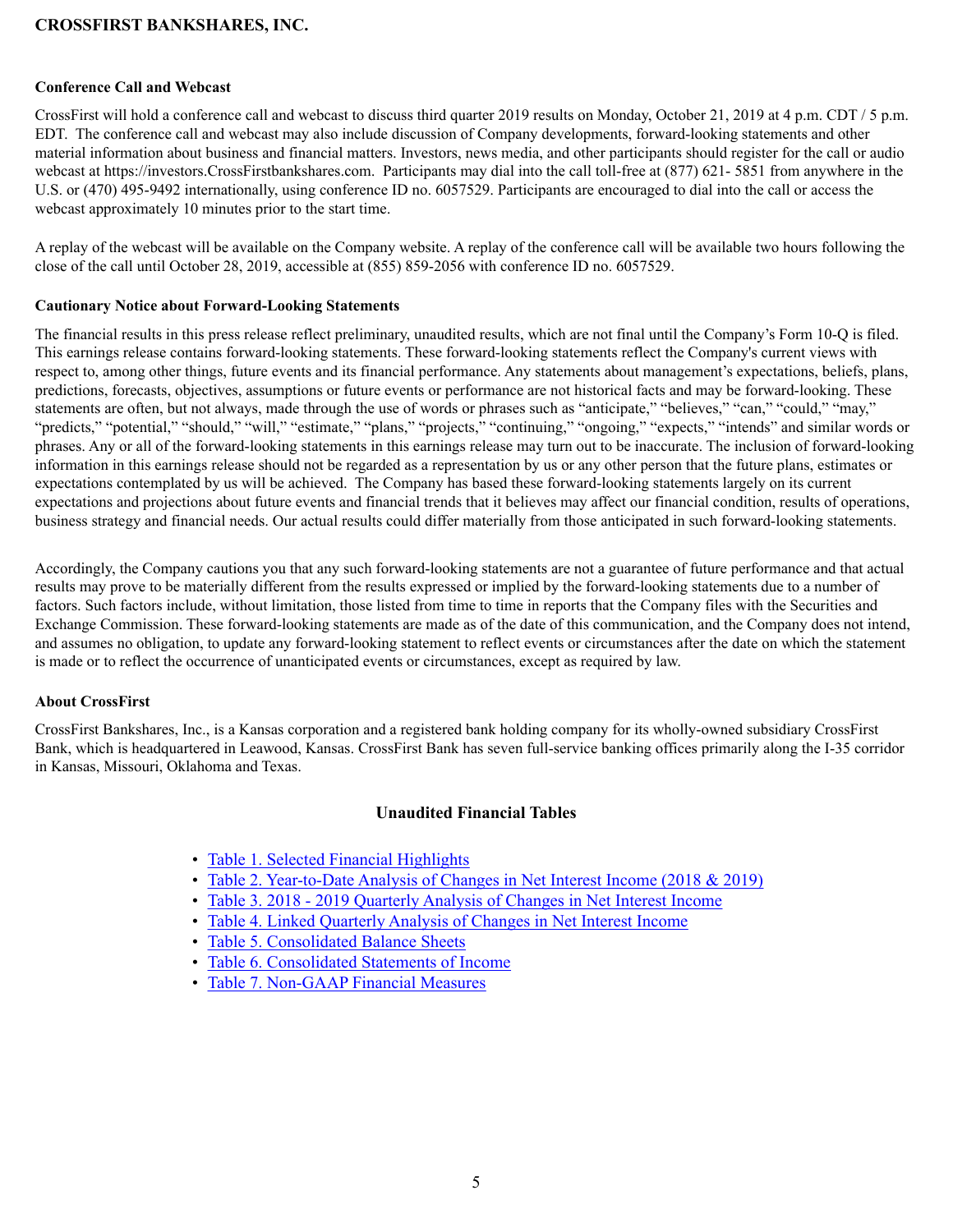### **TABLE 1. SELECTED FINANCIAL HIGHLIGHTS (UNAUDITED)**

(Dollars in thousands, except per share data)

<span id="page-5-0"></span>

|                                                                 |               |               | <b>CrossFirst Bankshares, Inc.</b>               |    |            |               |
|-----------------------------------------------------------------|---------------|---------------|--------------------------------------------------|----|------------|---------------|
|                                                                 |               |               | <b>Quarterly Selected Financials (Unaudited)</b> |    |            |               |
|                                                                 | 3Q18          | 4Q18          | 1Q19                                             |    | 2Q19       | 3Q19          |
| <b>Income Statement Data</b>                                    |               |               |                                                  |    |            |               |
| Interest income                                                 | \$<br>40,775  | \$<br>47,068  | \$<br>51,317                                     | \$ | 54,192     | \$<br>55,529  |
| Interest expense                                                | 11,807        | 14,753        | 17,712                                           |    | 19,318     | 19,743        |
| Net interest income                                             | 28,968        | 32,315        | 33,605                                           |    | 34,874     | 35,786        |
| Provision for loan losses                                       | 3,000         | 4,500         | 2,850                                            |    | 2,850      | 4,850         |
| Non-interest income                                             | 1,185         | 1,195         | 1,645                                            |    | 1,672      | 3,212         |
| Non-interest expense                                            | 19,875        | 20,166        | 22,631                                           |    | 21,960     | 21,172        |
| Net income before taxes                                         | 7,278         | 8,844         | 9,769                                            |    | 11,736     | 12,976        |
| Income tax expense (benefit)                                    | 924           | (1,490)       | 419                                              |    | 2,297      | 2,592         |
| Net income                                                      | 6,354         | 10,334        | 9,350                                            |    | 9,439      | 10,384        |
| Preferred stock dividends                                       | 525           | 525           | 175                                              |    |            |               |
| Net income available to common stockholders                     | 5,829         | 9,809         | 9,175                                            |    | 9,439      | 10,384        |
| Non-GAAP core operating income <sup><math>(1)</math></sup>      | \$<br>6,481   | \$<br>6,600   | \$<br>7,989                                      | \$ | 9,754      | \$<br>10,384  |
| <b>Balance Sheet Data</b>                                       |               |               |                                                  |    |            |               |
| Cash and cash equivalents                                       | \$<br>118,323 | \$<br>216,541 | \$<br>117,317                                    | S  | 141,373    | \$<br>128,126 |
| Securities                                                      | 690,580       | 663,678       | 707,430                                          |    | 704,776    | 733,093       |
| Gross loans (net of unearned income)                            | 2,736,262     | 3,060,747     | 3,277,598                                        |    | 3,467,204  | 3,629,792     |
| Allowance for loan losses                                       | 33,540        | 37,826        | 40,001                                           |    | 42,852     | 42,995        |
| Goodwill and intangibles                                        | 7,821         | 7,796         | 7,770                                            |    | 7,745      | 7,720         |
| Non-interest bearing deposits                                   | 504,794       | 484,284       | 488,375                                          |    | 511,837    | 513,832       |
| Total deposits                                                  | 2,806,580     | 3,208,097     | 3,399,899                                        |    | 3,584,136  | 3,658,108     |
| Borrowings and repurchase agreements                            | 483,145       | 388,391       | 368,597                                          |    | 364,246    | 357,614       |
| Trust preferred securities, net of fair value adjustment        | 875           | 884           | 893                                              |    | 902        | 912           |
| Preferred stock                                                 | 30,000        | 30,000        |                                                  |    |            |               |
| Common stock $(2)$                                              | 359,725       | 424,975       | 428,864                                          |    | 430,800    | 519,336       |
| Total stockholders' equity                                      | 409,780       | 490,336       | 480,514                                          |    | 499,195    | 602,435       |
| Tangible common stockholders' equity <sup>(1)</sup>             | \$<br>371,959 | \$<br>452,540 | \$<br>472,744                                    | \$ | 491,450    | \$<br>594,715 |
| <b>Share and Per Share Data</b>                                 |               |               |                                                  |    |            |               |
| Basic earnings per common share $^{(2)}$                        | \$<br>0.15    | \$<br>0.22    | \$<br>0.20                                       | \$ | 0.21       | \$<br>0.22    |
| Diluted earning per common share $^{(2)}$                       | 0.15          | 0.22          | 0.20                                             |    | 0.20       | 0.21          |
| Book value per share <sup>(2)</sup>                             | 9.43          | 10.21         | 10.63                                            |    | 11.00      | 11.59         |
| Tangible book value per share $(1)(2)$                          | \$<br>9.24    | \$<br>10.04   | \$<br>10.46                                      | \$ | 10.83      | \$<br>11.44   |
| Basic weighted average common shares outstanding <sup>(2)</sup> | 37,790,614    | 43,853,170    | 45,093,442                                       |    | 45,236,264 | 48, 351, 553  |
| Diluted weighted average common shares outstanding $^{(2)}$     | 38,778,624    | 44,920,448    | 45,960,267                                       |    | 46,211,780 | 49,164,549    |
| Shares outstanding at end of period <sup>(2)</sup>              | 40,261,480    | 45,074,322    | 45,202,370                                       |    | 45,367,641 | 51,969,203    |
| <b>Selected Ratios</b>                                          |               |               |                                                  |    |            |               |
| Return on average assets                                        | $0.70 \%$     | 1.06%         | 0.91%                                            |    | 0.86%      | 0.89%         |
| Return on average common equity                                 | 6.68          | 9.03          | 7.98                                             |    | 7.78       | 7.58          |
| Yield on earning assets                                         | 4.72          | 5.01          | 5.18                                             |    | 5.12       | 4.94          |
| Yield on earning assets - tax equivalent <sup>(3)</sup>         | 4.81          | 5.08          | 5.25                                             |    | 5.18       | 5.00          |
| Yield on securities                                             | 3.18          | 3.24          | 3.23                                             |    | 3.08       | 2.85          |
| Yield on securities - tax equivalent <sup>(3)</sup>             | 3.58          | 3.61          | 3.59                                             |    | 3.42       | 3.19          |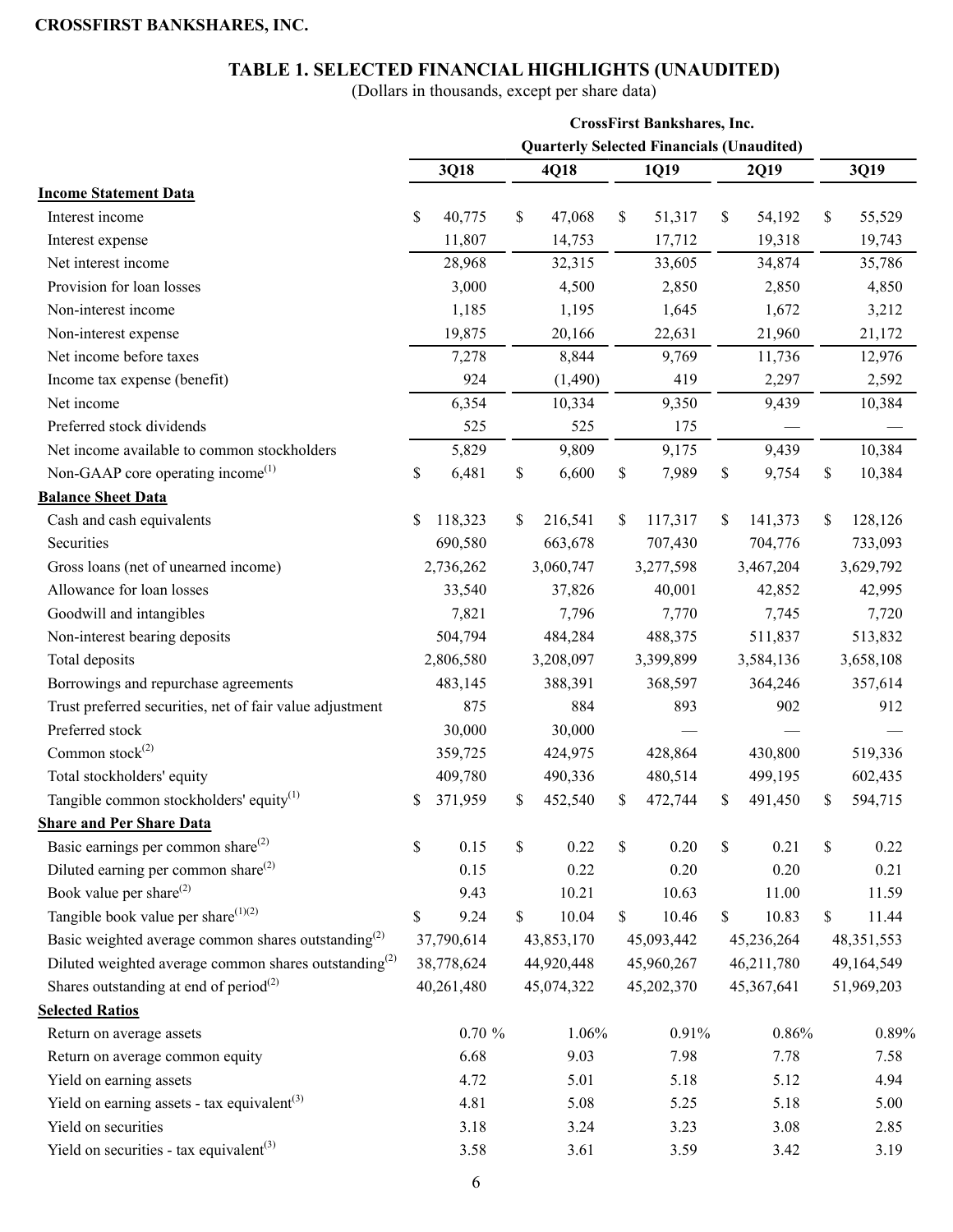|                                                              |            |        | <b>CrossFirst Bankshares, Inc.</b>               |          |        |
|--------------------------------------------------------------|------------|--------|--------------------------------------------------|----------|--------|
|                                                              |            |        | <b>Quarterly Selected Financials (Unaudited)</b> |          |        |
|                                                              | 3Q18       | 4Q18   | 1Q19                                             | 2Q19     | 3Q19   |
| Yield on loans                                               | 5.35       | 5.56   | 5.75                                             | 5.66     | 5.53   |
| Cost of interest-bearing liabilities                         | 1.73       | 2.01   | 2.25                                             | 2.29     | 2.24   |
| Cost of interest-bearing deposits                            | 1.72       | 2.04   | 2.30                                             | 2.33     | 2.26   |
| Cost of funds                                                | 1.46       | 1.72   | 1.96                                             | 1.99     | 1.94   |
| Cost of deposits                                             | 1.42       | 1.70   | 1.96                                             | 1.99     | 1.94   |
| Cost of other borrowings                                     | 1.77       | 1.79   | 1.86                                             | 1.93     | 1.95   |
| Net interest margin - tax equivalent <sup>(3)</sup>          | 3.44       | 3.51   | 3.46                                             | 3.35     | 3.24   |
| Non-interest expense to average assets                       | 2.20       | 2.06   | 2.20                                             | 2.00     | 1.82   |
| Efficiency ratio <sup>(4)</sup>                              | 65.91      | 60.18  | 64.20                                            | 60.09    | 54.29  |
| Non-interest bearing deposits to total deposits              | 17.99      | 15.10  | 14.36                                            | 14.28    | 14.05  |
| Loans to deposits                                            | 97.49 %    | 95.41% | 96.40%                                           | 96.74%   | 99.23% |
| <b>Credit Quality Ratios</b>                                 |            |        |                                                  |          |        |
| Allowance for loan losses to total loans                     | $1.22 \%$  | 1.23%  | 1.22%                                            | $1.24\%$ | 1.18%  |
| Nonperforming assets to total assets                         | 0.35       | 0.43   | 0.36                                             | 1.18     | 1.00   |
| Nonperforming loans to total loans                           | 0.48       | 0.58   | 0.40                                             | 1.45     | 1.22   |
| Allowance for loan losses to nonperforming loans             | 256.65     | 212.30 | 307.27                                           | 85.20    | 97.12  |
| Net charge-offs (recoveries) to average loans <sup>(5)</sup> | $(0.05)\%$ | 0.03%  | 0.09%                                            | $-$ %    | 0.53%  |
| <b>Capital Ratios</b>                                        |            |        |                                                  |          |        |
| Total stockholders' equity to total assets                   | 11.03 %    | 11.94% | 11.26%                                           | 11.16%   | 12.95% |
| Common equity tier 1 capital ratio                           | 10.55      | 11.75  | 11.23                                            | 11.02    | 12.91  |
| Tier 1 risk-based capital ratio                              | 11.38      | 12.53  | 11.23                                            | 11.04    | 12.93  |
| Total risk-based capital ratio                               | 12.32      | 13.51  | 12.20                                            | 12.04    | 13.90  |
| Tier 1 leverage ratio                                        | 11.39 %    | 12.43% | 11.15%                                           | 10.87%   | 12.57% |

(1) Represents a non-GAAP financial measure. See "Non-GAAP Financial Measures" for a reconciliation of this measure.

 $^{(2)}$  Share data has been adjusted to reflect a 2-for-1 stock split effected in the form of a dividend on December 21, 2018.

 $^{(3)}$  Tax exempt income is calculated on a tax equivalent basis. Tax-free municipal securities are exempt from Federal taxes. The incremental tax rate used is  $21.0\%$ .

(4) We calculate efficiency ratio as non-interest expense divided by the sum of net interest income and non-interest income.

(5) Interim periods are annualized.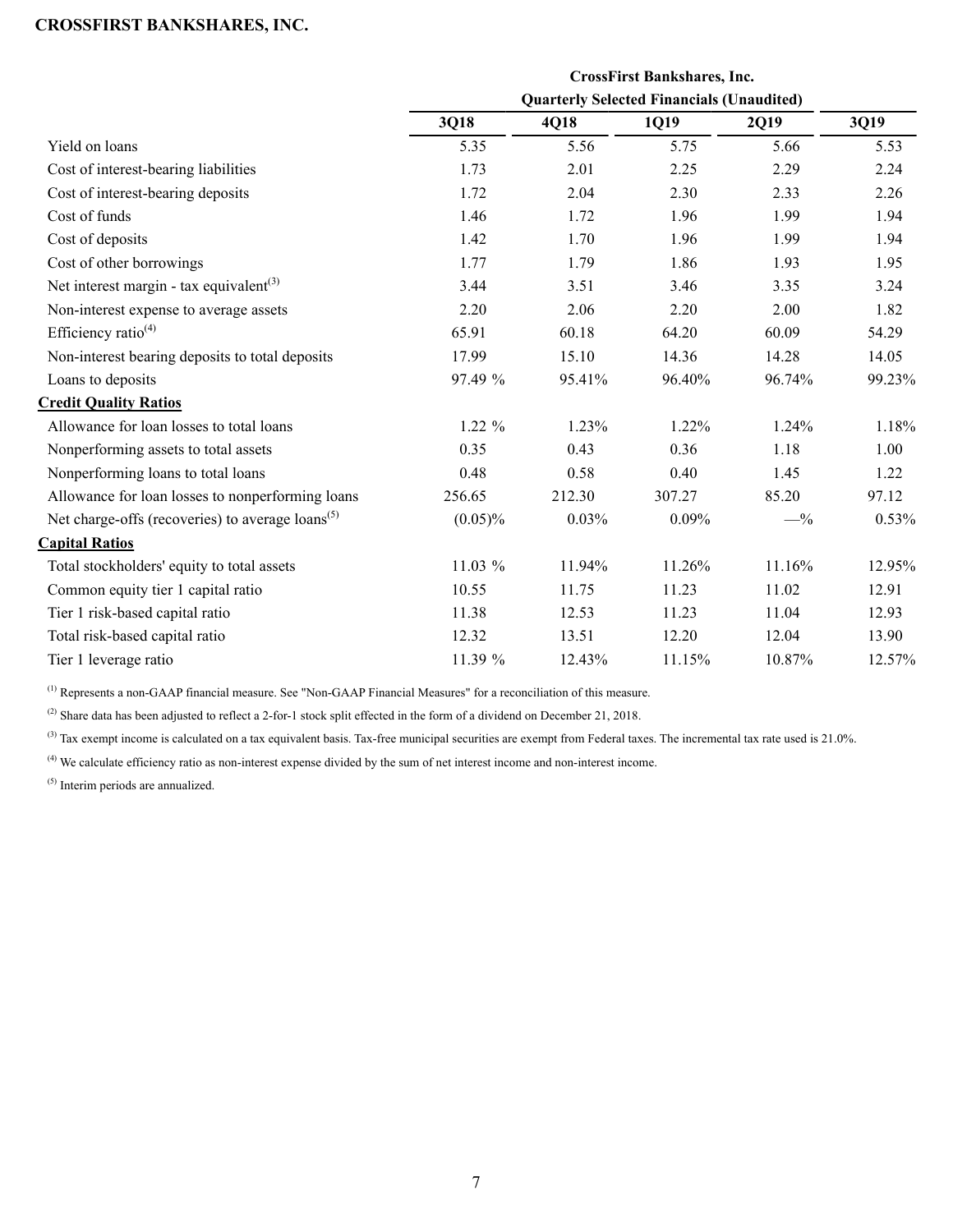# <span id="page-7-0"></span>**TABLE 2. YEAR-TO-DATE ANALYSIS OF CHANGES IN NET INTEREST INCOME (UNAUDITED)**

|                                                              |                           |               |                                               | <b>Nine Months Ended</b>                  |                           |               |                                               |                                           |
|--------------------------------------------------------------|---------------------------|---------------|-----------------------------------------------|-------------------------------------------|---------------------------|---------------|-----------------------------------------------|-------------------------------------------|
|                                                              |                           |               |                                               | September 30,                             |                           |               |                                               |                                           |
|                                                              |                           |               | 2018                                          |                                           |                           |               | 2019                                          |                                           |
|                                                              | Average<br><b>Balance</b> |               | <b>Interest</b><br>Income /<br><b>Expense</b> | Average<br>Yield /<br>Rate <sup>(3)</sup> | Average<br><b>Balance</b> |               | <b>Interest</b><br>Income /<br><b>Expense</b> | Average<br>Yield /<br>Rate <sup>(3)</sup> |
|                                                              |                           |               |                                               | (Dollars in thousands)                    |                           |               |                                               |                                           |
| <b>Interest-earning assets:</b>                              |                           |               |                                               |                                           |                           |               |                                               |                                           |
| Securities - taxable                                         | 273,525<br>S              | $\sqrt{\ }$   | 6,447                                         | $3.15\%$ \$                               | 334,272                   | - \$          | 7,447                                         | 2.98%                                     |
| Securities - $tax\text{-}exempt^{(1)}$                       | 484,090                   |               | 14,062                                        | 3.88                                      | 378,651                   |               | 10,672                                        | 3.77                                      |
| Federal funds sold                                           | 18,782                    |               | 281                                           | 2.00                                      | 18,714                    |               | 345                                           | 2.46                                      |
| Interest-bearing deposits in other banks                     | 174,740                   |               | 2,200                                         | 1.68                                      | 135,030                   |               | 2,107                                         | 2.09                                      |
| Gross loans, net of unearned income <sup>(2)</sup>           | 2,275,039                 |               | 89,262                                        | 5.25                                      | 3,373,118                 |               | 142,319                                       | 5.64                                      |
| Total interest-earning assets <sup>(1)</sup>                 | 3,226,176                 | \$            | 112,252                                       | 4.65%                                     | 4,239,785                 | $\mathcal{S}$ | 162,890                                       | 5.14%                                     |
| Allowance for loan losses                                    | (29,607)                  |               |                                               |                                           | (41, 329)                 |               |                                               |                                           |
| Other non-interest-earning assets                            | 166,661                   |               |                                               |                                           | 196,900                   |               |                                               |                                           |
| Total assets                                                 | \$3,363,230               |               |                                               |                                           | \$4,395,356               |               |                                               |                                           |
| <b>Interest-bearing liabilities</b>                          |                           |               |                                               |                                           |                           |               |                                               |                                           |
| Transaction deposits                                         | 53,995                    | $\sqrt{\ }$   | 101                                           | $0.25\%$ \$                               | 127,785                   | $\mathbb{S}$  | 1,139                                         | 1.19%                                     |
| Savings and money market deposits                            | 1,381,291                 |               | 15,658                                        | 1.52                                      | 1,616,558                 |               | 27,326                                        | 2.26                                      |
| Time deposits                                                | 809,550                   |               | 10,880                                        | 1.80                                      | 1,249,219                 |               | 22,956                                        | 2.46                                      |
| Total interest-bearing deposits                              | 2,244,836                 |               | 26,639                                        | 1.59                                      | 2,993,562                 |               | 51,421                                        | 2.30                                      |
| FHLB and short-term borrowings                               | 381,166                   |               | 5,020                                         | 1.76                                      | 366,708                   |               | 5,240                                         | 1.91                                      |
| Trust preferred securities, net of fair value<br>adjustments | 860                       |               | 100                                           | 15.47                                     | 895                       |               | 112                                           | 16.74                                     |
| Non-interest bearing deposits                                | 402,850                   |               |                                               |                                           | 508,888                   |               |                                               |                                           |
| Cost of funds                                                | 3,029,712                 | $\mathsf{\$}$ | 31,759                                        | 1.40%                                     | 3,870,053                 | $\mathcal{S}$ | 56,773                                        | 1.96%                                     |
| Other liabilities                                            | 10,929                    |               |                                               |                                           | 22,762                    |               |                                               |                                           |
| Stockholders' equity                                         | 322,589                   |               |                                               |                                           | 502,541                   |               |                                               |                                           |
| Total liabilities and stockholders' equity                   | \$3,363,230               |               |                                               |                                           | \$4,395,356               |               |                                               |                                           |
| Net interest income $(1)$                                    |                           | \$            | 80,493                                        |                                           |                           | \$            | 106,117                                       |                                           |
| Net interest spread <sup>(1)</sup>                           |                           |               |                                               | 3.25%                                     |                           |               |                                               | 3.18%                                     |
| Net interest margin $(1)$                                    |                           |               |                                               | 3.34%                                     |                           |               |                                               | 3.35%                                     |

 $<sup>(1)</sup>$  Tax exempt income is calculated on a tax equivalent basis. Tax-free municipal securities are exempt from Federal taxes. The incremental tax rate used is</sup> 21.0%.

(2) Average loan balances include nonaccrual loans.

 $^{(3)}$  Actual unrounded values are used to calculate the reported yield or rate disclosed. Accordingly, recalculations using the amounts in thousands as disclosed in this release may not produce the same amounts.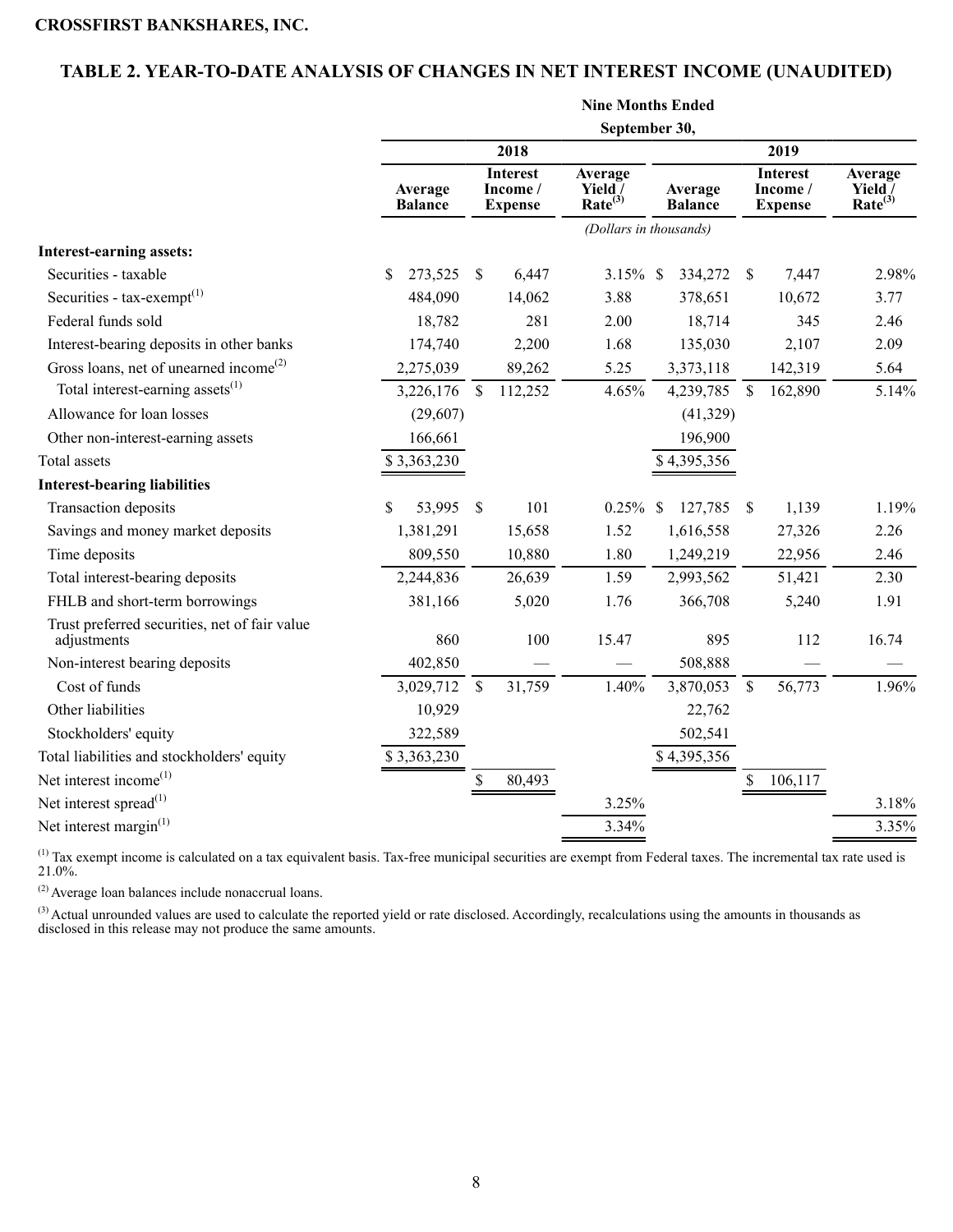# **YEAR-TO-DATE VOLUME & RATE VARIANCE TO NET INTEREST INCOME (UNAUDITED)**

**Nine Months Ended**

| September 30, 2019 over 2018 |         |                       |        |                                             |                            |  |  |  |  |
|------------------------------|---------|-----------------------|--------|---------------------------------------------|----------------------------|--|--|--|--|
|                              |         |                       |        |                                             | Net Change <sup>(2)</sup>  |  |  |  |  |
|                              |         |                       |        |                                             |                            |  |  |  |  |
|                              |         |                       |        |                                             |                            |  |  |  |  |
| \$                           |         | -\$                   |        |                                             | 1,000                      |  |  |  |  |
|                              | (3,000) |                       | (390)  |                                             | (3,390)                    |  |  |  |  |
|                              | (1)     |                       | 65     |                                             | 64                         |  |  |  |  |
|                              | (562)   |                       | 469    |                                             | (93)                       |  |  |  |  |
|                              | 45,980  |                       | 7,077  |                                             | 53,057                     |  |  |  |  |
|                              | 43,781  |                       | 6,857  |                                             | 50,638                     |  |  |  |  |
|                              |         |                       |        |                                             |                            |  |  |  |  |
|                              | 277     |                       | 761    |                                             | 1,038                      |  |  |  |  |
|                              | 3,024   |                       | 8,644  |                                             | 11,668                     |  |  |  |  |
|                              | 7,209   |                       | 4,867  |                                             | 12,076                     |  |  |  |  |
|                              | 10,510  |                       | 14,272 |                                             | 24,782                     |  |  |  |  |
|                              | (195)   |                       | 415    |                                             | 220                        |  |  |  |  |
|                              | 4       |                       | 8      |                                             | 12                         |  |  |  |  |
|                              | 10,319  |                       | 14,695 |                                             | 25,014                     |  |  |  |  |
| \$                           | 33,462  | S                     |        |                                             | 25,624                     |  |  |  |  |
|                              |         | <b>Average Volume</b> | 1,364  | <b>Yield/Rate</b><br>(Dollars in thousands) | $(364)$ \$<br>$(7,838)$ \$ |  |  |  |  |

 $^{(1)}$  Tax exempt income is calculated on a tax equivalent basis. Tax-free municipal securities are exempt from Federal taxes. The incremental tax rate used is 21.0%.

<sup>(2)</sup> The change in interest not due solely to volume or rate has been allocated in proportion to the respective absolute dollar amounts of the change in volume or rate.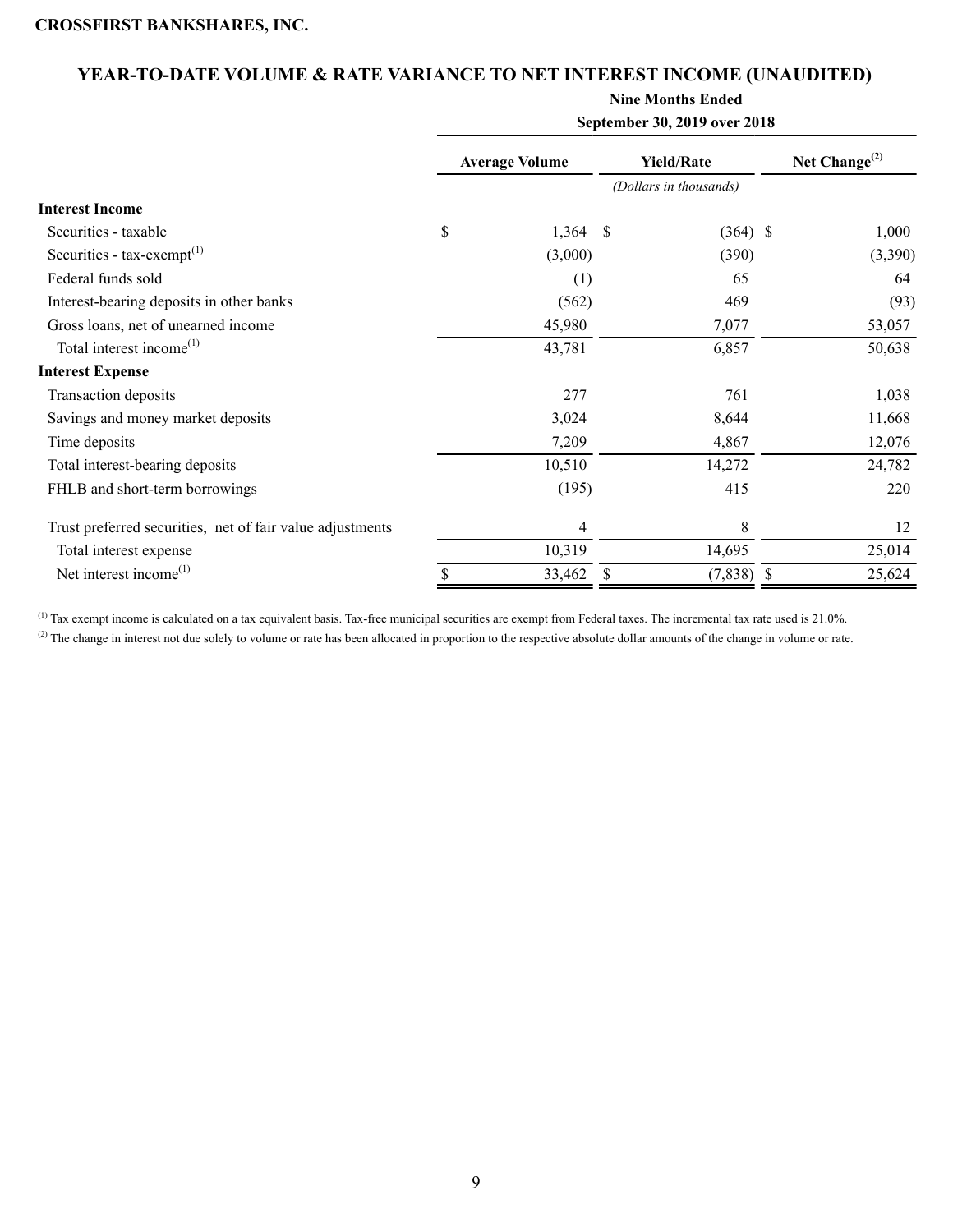# <span id="page-9-0"></span>**TABLE 3. 2018 - 2019 QUARTERLY ANALYSIS OF CHANGES IN NET INTEREST INCOME (UNAUDITED)**

**Three Months Ended**

|                                                              |                           |              |                                               | September 30,                             |                           |                    |                                               |                                    |
|--------------------------------------------------------------|---------------------------|--------------|-----------------------------------------------|-------------------------------------------|---------------------------|--------------------|-----------------------------------------------|------------------------------------|
|                                                              |                           |              | 2018                                          |                                           |                           |                    | 2019                                          |                                    |
|                                                              | Average<br><b>Balance</b> |              | <b>Interest</b><br>Income /<br><b>Expense</b> | Average<br>Yield /<br>Rate <sup>(3)</sup> | Average<br><b>Balance</b> |                    | <b>Interest</b><br>Income /<br><b>Expense</b> | Average<br>Yield /<br>$Rate^{(3)}$ |
|                                                              |                           |              |                                               | (Dollars in thousands)                    |                           |                    |                                               |                                    |
| <b>Interest-earning assets:</b>                              |                           |              |                                               |                                           |                           |                    |                                               |                                    |
| Securities - taxable                                         | \$<br>304,937             | \$           | 2,454                                         | 3.19% \$                                  | 335,045                   | \$                 | 2,264                                         | 2.68%                              |
| Securities - $tax\text{-}exempt(1)$                          | 447,333                   |              | 4,338                                         | 3.85                                      | 392,644                   |                    | 3,592                                         | 3.63                               |
| Federal funds sold                                           | 20,674                    |              | 110                                           | 2.10                                      | 16,315                    |                    | 89                                            | 2.16                               |
| Interest-bearing deposits in other banks                     | 132,585                   |              | 614                                           | 1.84                                      | 171,913                   |                    | 881                                           | 2.03                               |
| Gross loans, net of unearned income <sup>(2)(3)</sup>        | 2,523,107                 |              | 34,012                                        | 5.35                                      | 3,540,707                 |                    | 49,327                                        | 5.53                               |
| Total interest-earning assets <sup>(1)</sup>                 | 3,428,636                 | $\mathbb{S}$ | 41,528                                        | 4.81%                                     | 4,456,624                 | $\mathbf{\hat{s}}$ | 56,153                                        | 5.00%                              |
| Allowance for loan losses                                    | (31,716)                  |              |                                               |                                           | (43, 327)                 |                    |                                               |                                    |
| Other non-interest-earning assets                            | 191,956                   |              |                                               |                                           | 197,661                   |                    |                                               |                                    |
| Total assets                                                 | \$3,588,876               |              |                                               |                                           | \$4,610,958               |                    |                                               |                                    |
| <b>Interest-bearing liabilities</b>                          |                           |              |                                               |                                           |                           |                    |                                               |                                    |
| Transaction deposits                                         | \$<br>56,072              | $\mathbb{S}$ | 33                                            | $0.24\%$ \$                               | 134,987                   | -S                 | 386                                           | 1.13%                              |
| Savings and money market deposits                            | 1,450,397                 |              | 6,139                                         | 1.68                                      | 1,743,575                 |                    | 9,553                                         | 2.17                               |
| Time deposits                                                | 801,416                   |              | 3,827                                         | 1.89                                      | 1,276,571                 |                    | 8,064                                         | 2.51                               |
| Total interest-bearing deposits                              | 2,307,885                 |              | 9,999                                         | 1.72                                      | 3,155,133                 |                    | 18,003                                        | 2.26                               |
| FHLB and short-term borrowings                               | 397,252                   |              | 1,772                                         | 1.77                                      | 345,794                   |                    | 1,703                                         | 1.95                               |
| Trust preferred securities, net of fair value<br>adjustments | 868                       |              | 36                                            | 16.21                                     | 904                       |                    | 37                                            | 16.06                              |
| Non-interest bearing deposits                                | 491,942                   |              |                                               |                                           | 535,467                   |                    |                                               |                                    |
| Cost of funds                                                | 3,197,947                 | \$           | 11,807                                        | 1.46%                                     | 4,037,298                 | \$                 | 19,743                                        | 1.94%                              |
| Other liabilities                                            | 14,904                    |              |                                               |                                           | 29,833                    |                    |                                               |                                    |
| Total stockholders' equity                                   | 376,025                   |              |                                               |                                           | 543,827                   |                    |                                               |                                    |
| Total liabilities and stockholders' equity                   | \$3,588,876               |              |                                               |                                           | \$4,610,958               |                    |                                               |                                    |
| Net interest income <sup>(1)</sup>                           |                           | \$           | 29,721                                        |                                           |                           | \$                 | 36,410                                        |                                    |
| Net interest spread <sup>(1)</sup>                           |                           |              |                                               | 3.35%                                     |                           |                    |                                               | 3.06%                              |
| Net interest margin <sup>(1)</sup>                           |                           |              |                                               | 3.44%                                     |                           |                    |                                               | 3.24%                              |

<sup>(1)</sup> Tax exempt income is calculated on a tax equivalent basis. Tax-free municipal securities are exempt from Federal taxes. The incremental tax rate used is 21.0%.

(2) Average loan balances include nonaccrual loans.

<sup>(3)</sup> Actual unrounded values are used to calculate the reported yield or rate disclosed. Accordingly, recalculations using the amounts in thousands as disclosed in this release may not produce the same amounts.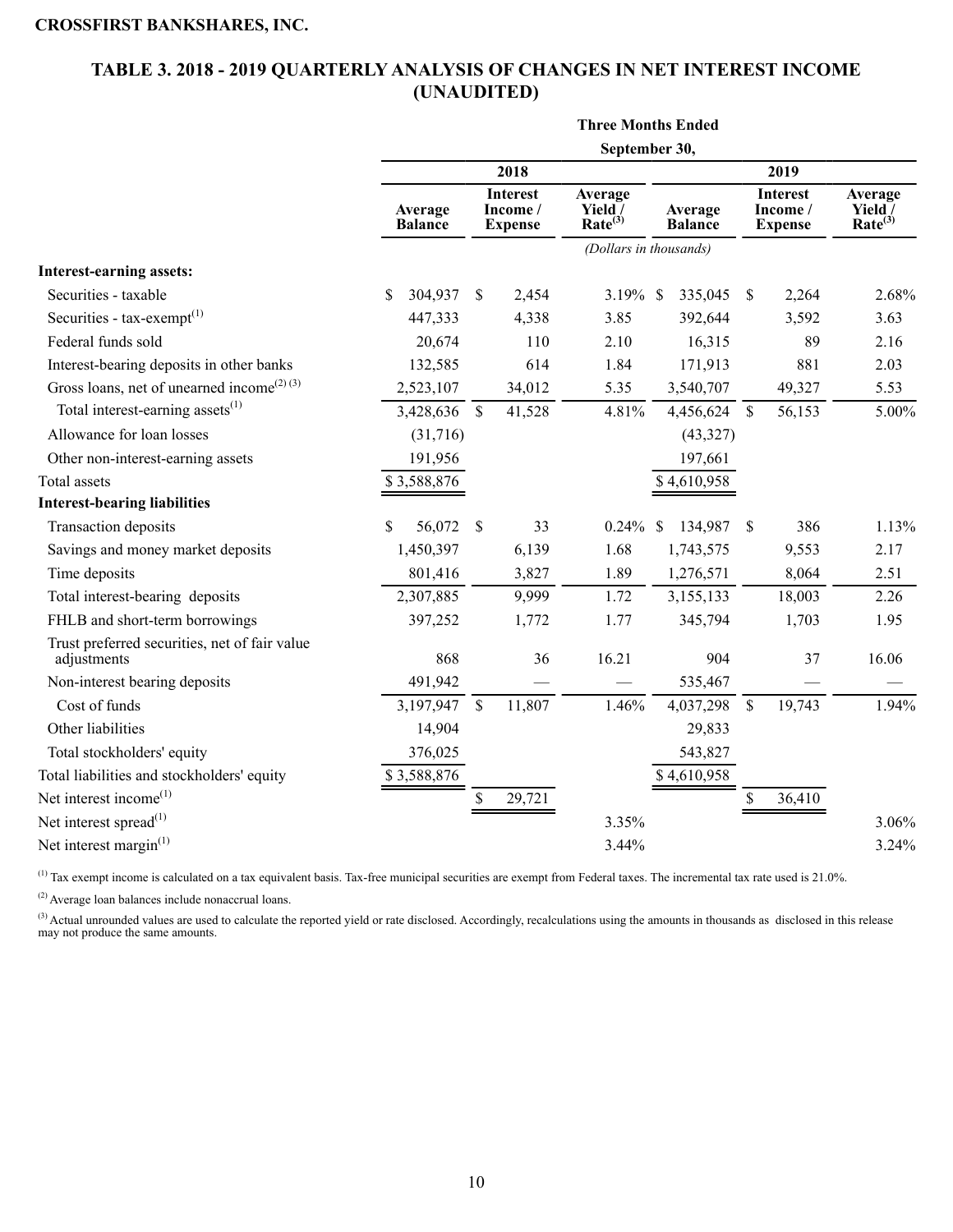# **QUARTER TO DATE VOLUME & RATE VARIANCE TO NET INTEREST INCOME (UNAUDITED)**

#### **Three Months Ended**

|                                                           |                       |    | September 30, 2019 over 2018 |                     |        |
|-----------------------------------------------------------|-----------------------|----|------------------------------|---------------------|--------|
|                                                           | <b>Average Volume</b> |    | <b>Yield/Rate</b>            | Net Change $^{(2)}$ |        |
|                                                           |                       |    | (Dollars in thousands)       |                     |        |
| <b>Interest Income</b>                                    |                       |    |                              |                     |        |
| Securities - taxable                                      | \$<br>227             | -S | $(417)$ \$                   |                     | (190)  |
| Securities - $tax\text{-}exempt(1)$                       | (509)                 |    | (237)                        |                     | (746)  |
| Federal funds sold                                        | (24)                  |    | 3                            |                     | (21)   |
| Interest-bearing deposits in other banks                  | 198                   |    | 69                           |                     | 267    |
| Gross loans, net of unearned income                       | 14,136                |    | 1,179                        |                     | 15,315 |
| Total interest income <sup>(1)</sup>                      | 14,028                |    | 597                          |                     | 14,625 |
| <b>Interest Expense</b>                                   |                       |    |                              |                     |        |
| Transaction deposits                                      | 97                    |    | 256                          |                     | 353    |
| Savings and money market deposits                         | 1,397                 |    | 2,017                        |                     | 3,414  |
| Time deposits                                             | 2,728                 |    | 1,509                        |                     | 4,237  |
| Total interest-bearing deposits                           | 4,222                 |    | 3,782                        |                     | 8,004  |
| FHLB and short-term borrowings                            | (241)                 |    | 172                          |                     | (69)   |
| Trust preferred securities, net of fair value adjustments |                       |    |                              |                     |        |
| Total interest expense                                    | 3,982                 |    | 3,954                        |                     | 7,936  |
| Net interest income $^{(1)}$                              | 10,046                |    | (3,357)                      |                     | 6,689  |

<sup>(1)</sup> Tax exempt income is calculated on a tax equivalent basis. Tax-free municipal securities are exempt from Federal taxes. The incremental tax rate used is 21.0%

<sup>(2)</sup> The change in interest not due solely to volume or rate has been allocated in proportion to the respective absolute dollar amounts of the change in volume or rate.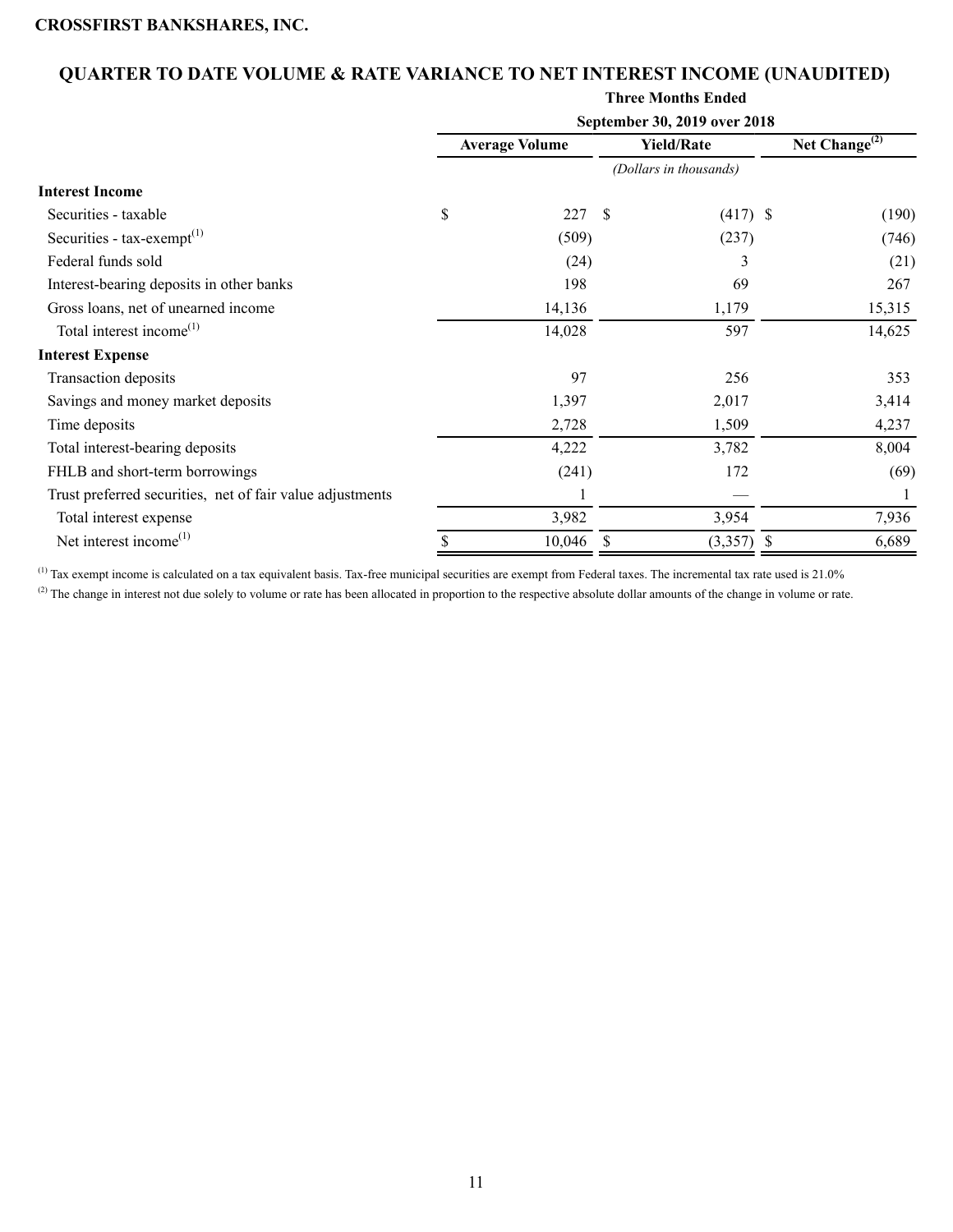# <span id="page-11-0"></span>**TABLE 4. LINKED QUARTERLY ANALYSIS OF CHANGES IN NET INTEREST INCOME (UNAUDITED)**

| June 30, 2019<br>September 30, 2019<br><b>Interest</b><br>Average<br><b>Interest</b><br>Average<br>Income /<br>Yield <sup>7</sup><br>Income /<br>Yield /<br>Average<br>Average<br>Rate <sup>(3)</sup><br>Rate <sup>(3)</sup><br><b>Balance</b><br><b>Balance</b><br><b>Expense</b><br><b>Expense</b><br>(Dollars in thousands)<br><b>Interest-earning assets:</b><br>345,005<br>Securities - taxable<br>\$.<br>\$<br>2,611<br>3.04% \$<br>335,045<br>\$<br>2,264<br>Securities - $tax\text{-}exempt^{(1)}$<br>392,644<br>374,750<br>3,529<br>3.78<br>3,592<br>Federal funds sold<br>15,165<br>96<br>16,315<br>89<br>2.55<br>Interest-bearing deposits in other banks<br>580<br>881<br>110,460<br>2.10<br>171,913<br>Gross loans, net of unearned income <sup>(2)(3)</sup><br>47,989<br>3,398,297<br>5.66<br>49,327<br>3,540,707<br>Total interest-earning assets $^{(1)}$<br>5.18%<br>4,243,677<br>$\mathbb{S}$<br>54,805<br>4,456,624<br>$\mathcal{S}$<br>56,153<br>Allowance for loan losses<br>(41, 277)<br>(43,327)<br>199,603<br>197,661<br>Other non-interest-earning assets<br>Total assets<br>\$4,402,003<br>\$4,610,958<br><b>Interest-bearing liabilities</b><br>1.33%<br>134,987<br>386<br><b>Transaction deposits</b><br>\$<br>144,020<br>$\mathbb{S}$<br>477<br><sup>\$</sup><br>\$<br>2.30<br>Savings and money market deposits<br>1,559,979<br>8,955<br>1,743,575<br>9,553<br>Time deposits<br>1,305,244<br>8,065<br>2.48<br>1,276,571<br>8,064<br>Total interest-bearing deposits<br>3,009,243<br>17,497<br>2.33<br>3,155,133<br>18,003<br>FHLB and short-term borrowings<br>371,624<br>1,784<br>1.93<br>345,794<br>1,703 | 2.68%<br>3.63<br>2.16<br>2.03<br>5.53 |
|-------------------------------------------------------------------------------------------------------------------------------------------------------------------------------------------------------------------------------------------------------------------------------------------------------------------------------------------------------------------------------------------------------------------------------------------------------------------------------------------------------------------------------------------------------------------------------------------------------------------------------------------------------------------------------------------------------------------------------------------------------------------------------------------------------------------------------------------------------------------------------------------------------------------------------------------------------------------------------------------------------------------------------------------------------------------------------------------------------------------------------------------------------------------------------------------------------------------------------------------------------------------------------------------------------------------------------------------------------------------------------------------------------------------------------------------------------------------------------------------------------------------------------------------------------------------------------------------------------------------------------------------|---------------------------------------|
|                                                                                                                                                                                                                                                                                                                                                                                                                                                                                                                                                                                                                                                                                                                                                                                                                                                                                                                                                                                                                                                                                                                                                                                                                                                                                                                                                                                                                                                                                                                                                                                                                                           |                                       |
|                                                                                                                                                                                                                                                                                                                                                                                                                                                                                                                                                                                                                                                                                                                                                                                                                                                                                                                                                                                                                                                                                                                                                                                                                                                                                                                                                                                                                                                                                                                                                                                                                                           |                                       |
|                                                                                                                                                                                                                                                                                                                                                                                                                                                                                                                                                                                                                                                                                                                                                                                                                                                                                                                                                                                                                                                                                                                                                                                                                                                                                                                                                                                                                                                                                                                                                                                                                                           |                                       |
|                                                                                                                                                                                                                                                                                                                                                                                                                                                                                                                                                                                                                                                                                                                                                                                                                                                                                                                                                                                                                                                                                                                                                                                                                                                                                                                                                                                                                                                                                                                                                                                                                                           |                                       |
|                                                                                                                                                                                                                                                                                                                                                                                                                                                                                                                                                                                                                                                                                                                                                                                                                                                                                                                                                                                                                                                                                                                                                                                                                                                                                                                                                                                                                                                                                                                                                                                                                                           |                                       |
|                                                                                                                                                                                                                                                                                                                                                                                                                                                                                                                                                                                                                                                                                                                                                                                                                                                                                                                                                                                                                                                                                                                                                                                                                                                                                                                                                                                                                                                                                                                                                                                                                                           |                                       |
|                                                                                                                                                                                                                                                                                                                                                                                                                                                                                                                                                                                                                                                                                                                                                                                                                                                                                                                                                                                                                                                                                                                                                                                                                                                                                                                                                                                                                                                                                                                                                                                                                                           |                                       |
|                                                                                                                                                                                                                                                                                                                                                                                                                                                                                                                                                                                                                                                                                                                                                                                                                                                                                                                                                                                                                                                                                                                                                                                                                                                                                                                                                                                                                                                                                                                                                                                                                                           |                                       |
|                                                                                                                                                                                                                                                                                                                                                                                                                                                                                                                                                                                                                                                                                                                                                                                                                                                                                                                                                                                                                                                                                                                                                                                                                                                                                                                                                                                                                                                                                                                                                                                                                                           |                                       |
|                                                                                                                                                                                                                                                                                                                                                                                                                                                                                                                                                                                                                                                                                                                                                                                                                                                                                                                                                                                                                                                                                                                                                                                                                                                                                                                                                                                                                                                                                                                                                                                                                                           | 5.00%                                 |
|                                                                                                                                                                                                                                                                                                                                                                                                                                                                                                                                                                                                                                                                                                                                                                                                                                                                                                                                                                                                                                                                                                                                                                                                                                                                                                                                                                                                                                                                                                                                                                                                                                           |                                       |
|                                                                                                                                                                                                                                                                                                                                                                                                                                                                                                                                                                                                                                                                                                                                                                                                                                                                                                                                                                                                                                                                                                                                                                                                                                                                                                                                                                                                                                                                                                                                                                                                                                           |                                       |
|                                                                                                                                                                                                                                                                                                                                                                                                                                                                                                                                                                                                                                                                                                                                                                                                                                                                                                                                                                                                                                                                                                                                                                                                                                                                                                                                                                                                                                                                                                                                                                                                                                           |                                       |
|                                                                                                                                                                                                                                                                                                                                                                                                                                                                                                                                                                                                                                                                                                                                                                                                                                                                                                                                                                                                                                                                                                                                                                                                                                                                                                                                                                                                                                                                                                                                                                                                                                           |                                       |
|                                                                                                                                                                                                                                                                                                                                                                                                                                                                                                                                                                                                                                                                                                                                                                                                                                                                                                                                                                                                                                                                                                                                                                                                                                                                                                                                                                                                                                                                                                                                                                                                                                           | 1.13%                                 |
|                                                                                                                                                                                                                                                                                                                                                                                                                                                                                                                                                                                                                                                                                                                                                                                                                                                                                                                                                                                                                                                                                                                                                                                                                                                                                                                                                                                                                                                                                                                                                                                                                                           | 2.17                                  |
|                                                                                                                                                                                                                                                                                                                                                                                                                                                                                                                                                                                                                                                                                                                                                                                                                                                                                                                                                                                                                                                                                                                                                                                                                                                                                                                                                                                                                                                                                                                                                                                                                                           | 2.51                                  |
|                                                                                                                                                                                                                                                                                                                                                                                                                                                                                                                                                                                                                                                                                                                                                                                                                                                                                                                                                                                                                                                                                                                                                                                                                                                                                                                                                                                                                                                                                                                                                                                                                                           | 2.26                                  |
|                                                                                                                                                                                                                                                                                                                                                                                                                                                                                                                                                                                                                                                                                                                                                                                                                                                                                                                                                                                                                                                                                                                                                                                                                                                                                                                                                                                                                                                                                                                                                                                                                                           | 1.95                                  |
| Trust preferred securities, net of fair value<br>16.79<br>895<br>37<br>904<br>37<br>adjustments                                                                                                                                                                                                                                                                                                                                                                                                                                                                                                                                                                                                                                                                                                                                                                                                                                                                                                                                                                                                                                                                                                                                                                                                                                                                                                                                                                                                                                                                                                                                           | 16.06                                 |
| 513,320<br>Non-interest bearing deposits<br>535,467                                                                                                                                                                                                                                                                                                                                                                                                                                                                                                                                                                                                                                                                                                                                                                                                                                                                                                                                                                                                                                                                                                                                                                                                                                                                                                                                                                                                                                                                                                                                                                                       |                                       |
| Cost of funds<br>3,895,082<br>$\mathbb{S}$<br>19,318<br>1.99%<br>$\mathbf S$<br>19,743<br>4,037,298                                                                                                                                                                                                                                                                                                                                                                                                                                                                                                                                                                                                                                                                                                                                                                                                                                                                                                                                                                                                                                                                                                                                                                                                                                                                                                                                                                                                                                                                                                                                       | 1.94%                                 |
| Other liabilities<br>20,041<br>29,833                                                                                                                                                                                                                                                                                                                                                                                                                                                                                                                                                                                                                                                                                                                                                                                                                                                                                                                                                                                                                                                                                                                                                                                                                                                                                                                                                                                                                                                                                                                                                                                                     |                                       |
| Total stockholders' equity<br>486,880<br>543,827                                                                                                                                                                                                                                                                                                                                                                                                                                                                                                                                                                                                                                                                                                                                                                                                                                                                                                                                                                                                                                                                                                                                                                                                                                                                                                                                                                                                                                                                                                                                                                                          |                                       |
| Total liabilities and stockholders' equity<br>\$4,402,003<br>\$4,610,958                                                                                                                                                                                                                                                                                                                                                                                                                                                                                                                                                                                                                                                                                                                                                                                                                                                                                                                                                                                                                                                                                                                                                                                                                                                                                                                                                                                                                                                                                                                                                                  |                                       |
| Net interest income $^{(1)}$<br>35,487<br>\$<br>\$<br>36,410                                                                                                                                                                                                                                                                                                                                                                                                                                                                                                                                                                                                                                                                                                                                                                                                                                                                                                                                                                                                                                                                                                                                                                                                                                                                                                                                                                                                                                                                                                                                                                              |                                       |
| Net interest spread $^{(1)}$<br>3.19%                                                                                                                                                                                                                                                                                                                                                                                                                                                                                                                                                                                                                                                                                                                                                                                                                                                                                                                                                                                                                                                                                                                                                                                                                                                                                                                                                                                                                                                                                                                                                                                                     | 3.06%                                 |
| Net interest margin $(1)$<br>3.35%<br>3.24%                                                                                                                                                                                                                                                                                                                                                                                                                                                                                                                                                                                                                                                                                                                                                                                                                                                                                                                                                                                                                                                                                                                                                                                                                                                                                                                                                                                                                                                                                                                                                                                               |                                       |

(1) Tax exempt income is calculated on a tax equivalent basis. Tax-free municipal securities are exempt from Federal taxes. The incremental tax rate used is 21.0%.

(2) Average loan balances include nonaccrual loans.

 $(3)$  Actual unrounded values are used to calculate the reported yield or rate disclosed. Accordingly, recalculations using the amounts in thousands as disclosed in this release may not produce the same amounts.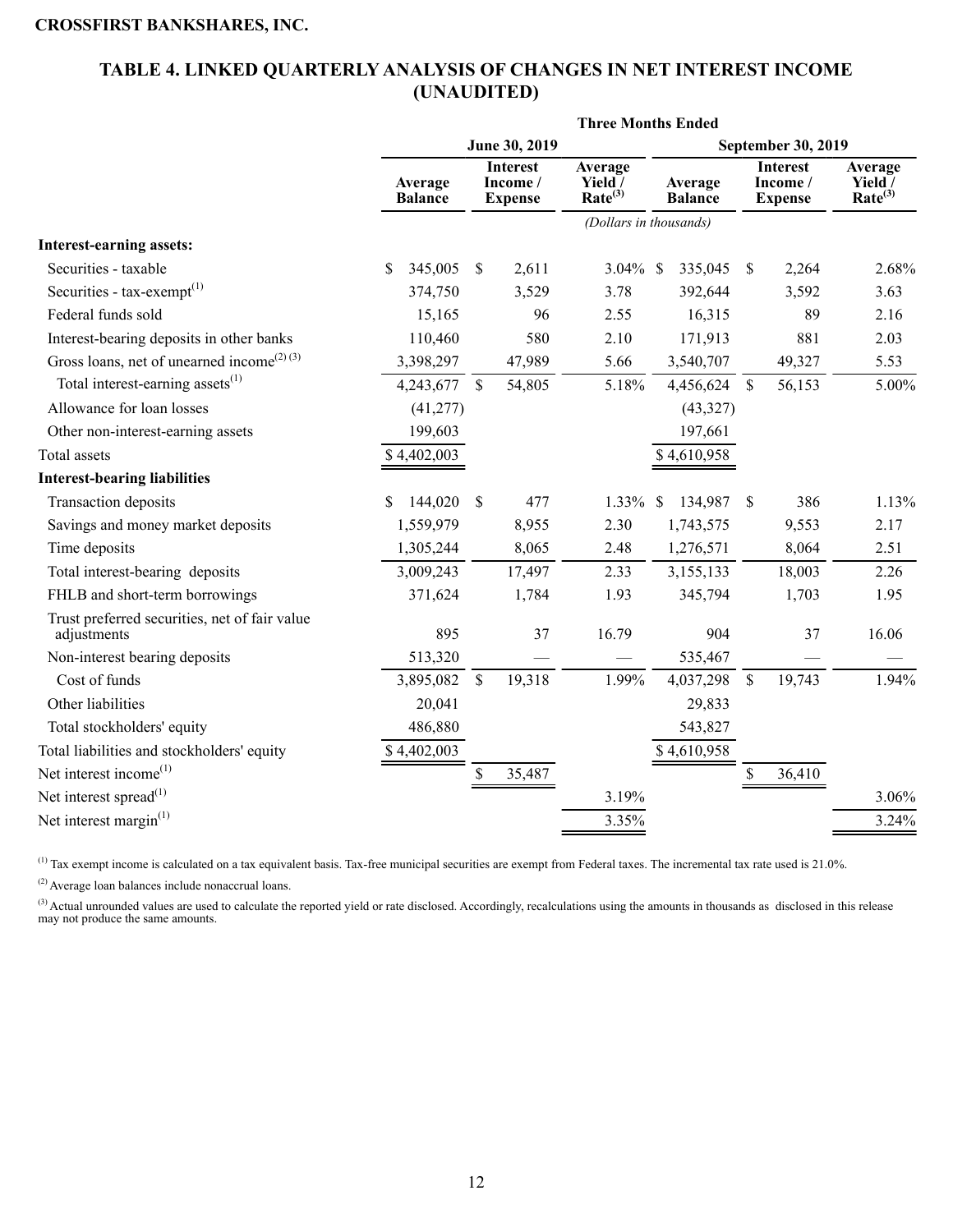# **LINKED QUARTER VOLUME & RATE VARIANCE TO NET INTEREST INCOME (UNAUDITED)**

# **Three Months Ended September 30, 2019 over June 30, 2019 Average Volume** Yield/Rate Net Change<sup>(2)</sup> *(Dollars in thousands)* Interest Income Securities - taxable  $\qquad \qquad$  \$ (68) \$ (279) \$ (347) Securities - tax-exempt<sup>(1)</sup> 189 (126) 63 Federal funds sold  $\qquad \qquad \qquad$  (15) (7) Interest-bearing deposits in other banks 321 (20) 301 301 Gross loans, net of unearned income 2,303 (965) 1,338 Total interest income<sup>(1)</sup> 2,753 (1,405) 1,348 Interest Expense Transaction deposits  $(27)$  (64) (91) Savings and money market deposits and the state of the state of the state of the state of the state of the state of the state of the state of the state of the state of the state of the state of the state of the state of th Time deposits  $(128)$   $127$   $(1)$ Total interest-bearing deposits 506 (434) 506 FHLB and short-term borrowings (103) 22 (81) Trust preferred securities, net of FV adjustments

(1) Tax exempt income is calculated on a tax equivalent basis. Tax-free municipal securities are exempt from Federal taxes. The incremental tax rate used is 21.0%.

(2) The change in interest not due solely to volume or rate has been allocated in proportion to the respective absolute dollar amounts of the change in volume or rate.

Total interest expense  $\begin{array}{ccc} 837 & \phantom{0} & (412) \\ \end{array}$  425 Net interest income<sup>(1)</sup>  $\frac{1}{\sqrt{993}}$   $\frac{1}{\sqrt{993}}$   $\frac{1}{\sqrt{993}}$   $\frac{1}{\sqrt{993}}$   $\frac{1}{\sqrt{993}}$   $\frac{923}{\sqrt{993}}$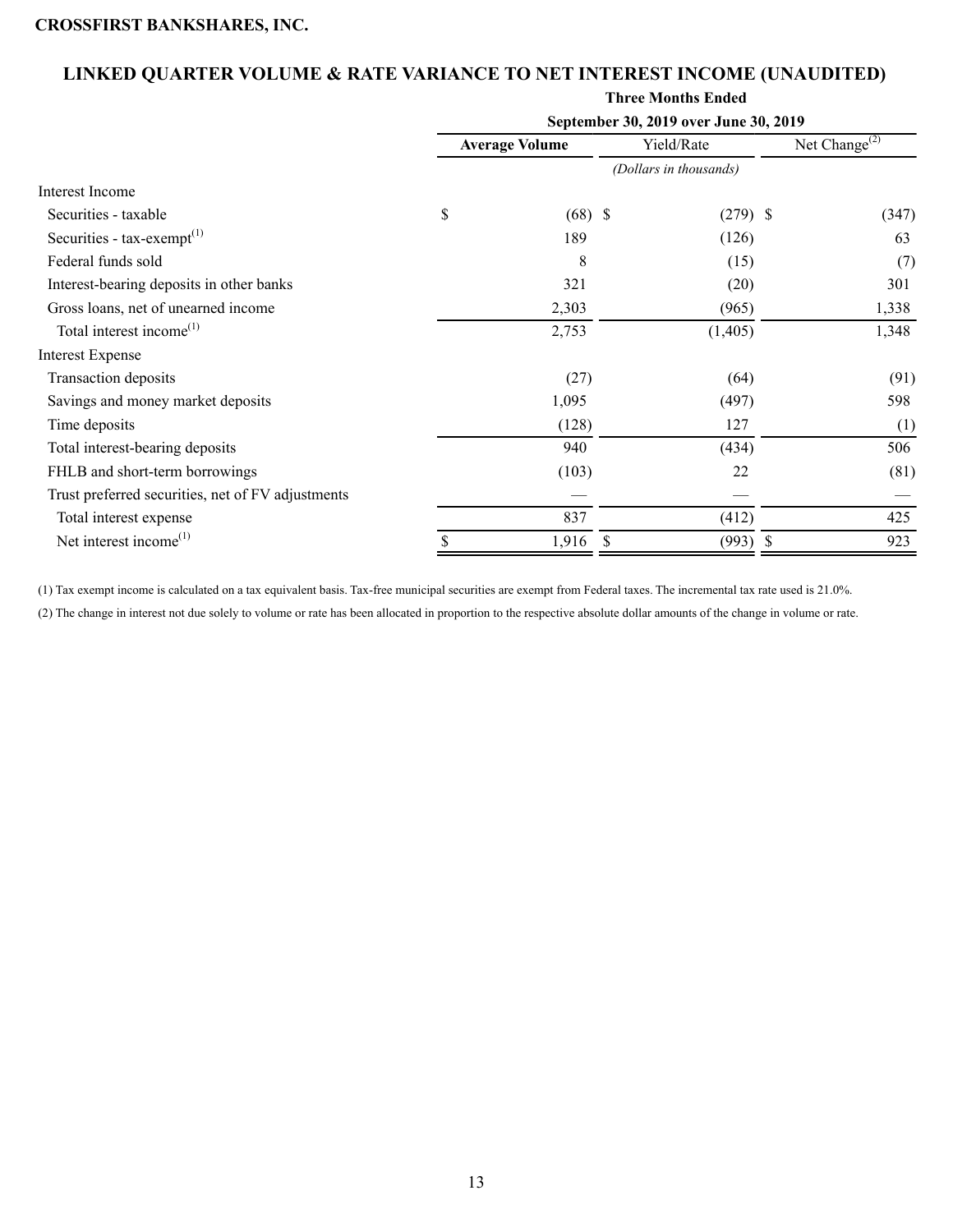# **TABLE 5. CONSOLIDATED BALANCE SHEETS**

<span id="page-13-0"></span>

|                                                                       | December 31, 2018      |      | September 30, 2019 |
|-----------------------------------------------------------------------|------------------------|------|--------------------|
|                                                                       |                        |      | (Unaudited)        |
|                                                                       | (Dollars in thousands) |      |                    |
| <b>Assets</b>                                                         |                        |      |                    |
| Cash and cash equivalents                                             | \$<br>216,541          | \$   | 128,126            |
| Available for sale securities - taxable                               | 296,133                |      | 323,531            |
| Available for sale securities - tax-exempt                            | 367,545                |      | 409,562            |
| Premises and equipment, held for sale                                 | 3,444                  |      |                    |
| Loans, net of allowance for loan losses of \$37,826 and               |                        |      |                    |
| \$42,995 at December 31, 2018 and September 30, 2019, respectively    | 3,022,921              |      | 3,586,797          |
| Premises and equipment, net                                           | 74,945                 |      | 71,314             |
| Restricted equity securities                                          | 14,525                 |      | 16,053             |
| Interest receivable                                                   | 14,092                 |      | 15,909             |
| Foreclosed assets held for sale                                       |                        |      | 2,471              |
| Deferred tax asset                                                    | 16,316                 |      | 7,429              |
| Goodwill and other intangible assets, net                             | 7,796                  |      | 7,720              |
| Bank-owned life insurance                                             | 63,811                 |      | 65,228             |
| Other                                                                 | 9,146                  |      | 17,173             |
| Total assets                                                          | \$<br>4,107,215        | - \$ | 4,651,313          |
| Liabilities and stockholders' equity                                  |                        |      |                    |
| Deposits                                                              |                        |      |                    |
| Non-interest bearing                                                  | \$<br>484,284          | - \$ | 513,832            |
| Savings, NOW and money market                                         | 1,714,136              |      | 1,922,522          |
| Time                                                                  | 1,009,677              |      | 1,221,754          |
| Total deposits                                                        | 3,208,097              |      | 3,658,108          |
| Federal funds purchased and repurchase agreements                     | 75,406                 |      | 49,810             |
| Federal Home Loan Bank advances                                       | 312,985                |      | 307,804            |
| Other borrowings                                                      | 884                    |      | 912                |
| Interest payable and other liabilities                                | 19,507                 |      | 32,244             |
| <b>Total liabilities</b>                                              | 3,616,879              |      | 4,048,878          |
| Stockholders' equity                                                  |                        |      |                    |
| Redeemable preferred stock, \$0.01 par value, \$25 liquidation value: |                        |      |                    |
| authorized - 5,000,000 shares                                         |                        |      |                    |
| issued - 1,200,000 and 0 shares at December 31, 2018                  |                        |      |                    |
| and September 30, 2019, respectively                                  | 12                     |      |                    |
| Common stock, \$0.01 par value:                                       |                        |      |                    |
| authorized - 200,000,000 shares                                       |                        |      |                    |
| issued - 45,074,322 and 51,969,203 shares at December 31, 2018        |                        |      |                    |
| and September 30, 2019, respectively                                  | 451                    |      | 520                |
| Additional paid-in capital                                            | 454,512                |      | 518,816            |
| Retained earnings                                                     | 38,567                 |      | 65,282             |
| Other                                                                 | (196)                  |      | (84)               |
| Accumulated other comprehensive income (loss)                         | (3,010)                |      | 17,901             |
| Total stockholders' equity                                            | 490,336                |      | 602,435            |
| Total liabilities and stockholders' equity                            | \$<br>4,107,215 \$     |      | 4,651,313          |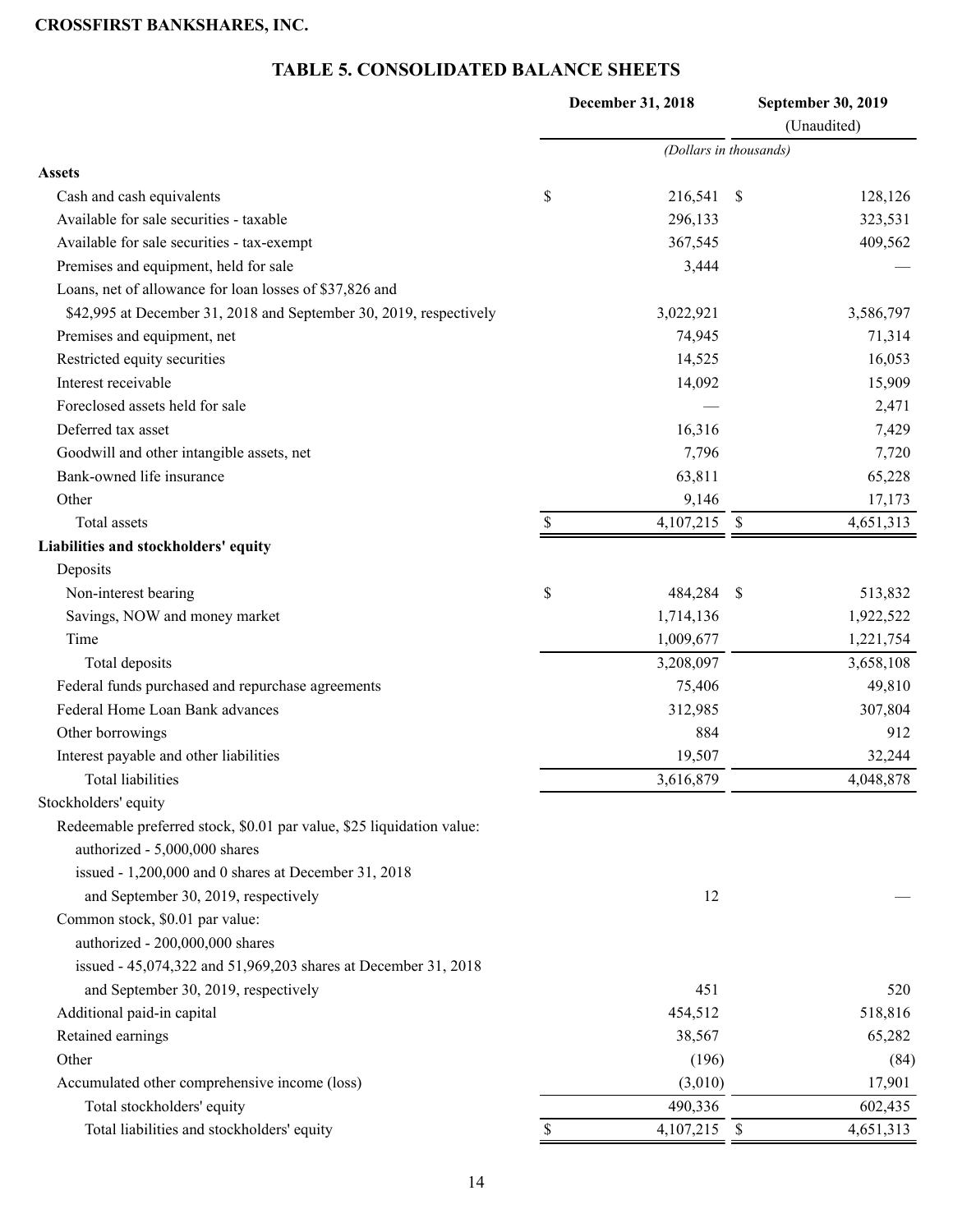# **TABLE 6. CONSOLIDATED STATEMENTS OF INCOME (UNAUDITED)**

<span id="page-14-0"></span>

|                                                            |                                 | Three months ended      | Nine months ended                                           |                                   |  |  |  |
|------------------------------------------------------------|---------------------------------|-------------------------|-------------------------------------------------------------|-----------------------------------|--|--|--|
|                                                            |                                 | September 30,           | September 30,                                               |                                   |  |  |  |
|                                                            | 2018                            | 2019                    | 2018                                                        | 2019                              |  |  |  |
|                                                            |                                 |                         | $\overline{ (Dollars in thousands except per share data) }$ |                                   |  |  |  |
| <b>Interest Income</b>                                     |                                 |                         |                                                             |                                   |  |  |  |
| Loans, including fees                                      | 34,012                          | 49,327                  | 89,262                                                      | 142,319                           |  |  |  |
| Available for sale securities                              |                                 |                         |                                                             |                                   |  |  |  |
| Taxable                                                    | 2,200                           | 1,991                   | 5,729                                                       | 6,646                             |  |  |  |
| Tax-exempt                                                 | 3,586                           | 2,969                   | 11,622                                                      | 8,820                             |  |  |  |
| Deposits with financial institutions                       | 723                             | 970                     | 2,481                                                       | 2,452                             |  |  |  |
| Dividends on bank stocks                                   | 254                             | 272                     | 718                                                         | 801                               |  |  |  |
| Total interest income                                      | 40,775                          | 55,529                  | 109,812                                                     | 161,038                           |  |  |  |
| <b>Interest Expense</b>                                    |                                 |                         |                                                             |                                   |  |  |  |
| Deposits                                                   | 9,999                           | 18,003                  | 26,639                                                      | 51,421                            |  |  |  |
| Fed funds purchased and repurchase agreements              | 287                             | 74                      | 628                                                         | 501                               |  |  |  |
| Advances from Federal Home Loan Bank                       | 1,468                           | 1,629                   | 4,308                                                       | 4,739                             |  |  |  |
| Other borrowings                                           | 53                              | 37                      | 184                                                         | 112                               |  |  |  |
| Total interest expense                                     | 11,807                          | 19,743                  | 31,759                                                      | 56,773                            |  |  |  |
| <b>Net Interest Income</b>                                 | 28,968                          | 35,786                  | 78,053                                                      | 104,265                           |  |  |  |
| <b>Provision for Loan Losses</b>                           | 3,000                           | 4,850                   | 9,000                                                       | 10,550                            |  |  |  |
| <b>Net Interest Income after Provision for Loan Losses</b> | 25,968                          | 30,936                  | 69,053                                                      | 93,715                            |  |  |  |
| <b>Non-Interest Income</b>                                 |                                 |                         |                                                             |                                   |  |  |  |
| Service charges and fees (rebates) on customer accounts    | (100)                           | 72                      | 506                                                         | 441                               |  |  |  |
| Gain on sale of available for sale securities              | 195                             | 34                      | 608                                                         | 467                               |  |  |  |
| Impairment of premises and equipment held for sale         | (171)                           |                         | (171)                                                       | (424)                             |  |  |  |
| Gain on sale of loans                                      | 25                              | 49                      | 618                                                         | 207                               |  |  |  |
| Income from bank-owned life insurance                      | 513                             | 476                     | 1,511                                                       | 1,416                             |  |  |  |
| Swap fee income, net                                       | 253                             | 1,879                   | 299                                                         | 2,415                             |  |  |  |
| Other non-interest income                                  | 470                             | 702                     | 1,517                                                       | 2,007                             |  |  |  |
| Total non-interest income                                  | 1,185                           | 3,212                   | 4,888                                                       | 6,529                             |  |  |  |
| <b>Non-Interest Expense</b>                                |                                 |                         |                                                             |                                   |  |  |  |
| Salaries and employee benefits                             | 12,652                          | 14,256                  | 43,689                                                      | 43,296                            |  |  |  |
| Occupancy                                                  | 2,132                           | 2,080                   | 6,199                                                       | 6,301                             |  |  |  |
| Professional fees                                          | 766                             | 427                     | 2,421                                                       | 1,923                             |  |  |  |
| Deposit insurance premiums                                 | 823                             | 302                     | 2,411                                                       | 2,020                             |  |  |  |
| Data processing                                            | 528                             | 649                     | 1,470                                                       | 1,868                             |  |  |  |
| Advertising                                                | 527                             | 580                     | 1,982                                                       | 1,770                             |  |  |  |
| Software and communication                                 | 630                             | 900                     | 1,958                                                       | 2,407                             |  |  |  |
| Depreciation and amortization                              | 516                             | 413                     | 1,306                                                       | 1,320                             |  |  |  |
| Other non-interest expense                                 | 1,301                           | 1,565                   | 4,153                                                       | 4,858                             |  |  |  |
| Total non-interest expense                                 | 19,875                          | 21,172                  | 65,589                                                      | 65,763                            |  |  |  |
| <b>Net Income Before Taxes</b>                             | 7,278                           | 12,976                  | 8,352                                                       | 34,481                            |  |  |  |
| Income tax expense (benefit)                               | 924                             | 2,592                   | (904)                                                       | 5,308                             |  |  |  |
| <b>Net Income</b>                                          | 6,354<br>\$                     | $\mathbb S$<br>10,384   | 9,256<br>$\mathbb S$                                        | $\mathbb{S}$<br>29,173            |  |  |  |
| <b>Basic Earnings Per Share</b> <sup>(1)</sup>             | $\overline{\$}$<br>0.15         | $\overline{\$}$<br>0.22 | $\mathbb S$<br>0.23                                         | $\boldsymbol{\mathsf{S}}$<br>0.63 |  |  |  |
| Diluted Earnings Per Share <sup>(1)</sup>                  | $\overline{\mathbb{S}}$<br>0.15 | 0.21<br>\$              | \$<br>0.22                                                  | \$                                |  |  |  |
|                                                            |                                 |                         |                                                             | 0.61                              |  |  |  |

(1) Share data has been adjusted to reflect a 2-for-1 stock split effected in the form of a dividend on December 21,  $\overline{2018}$ .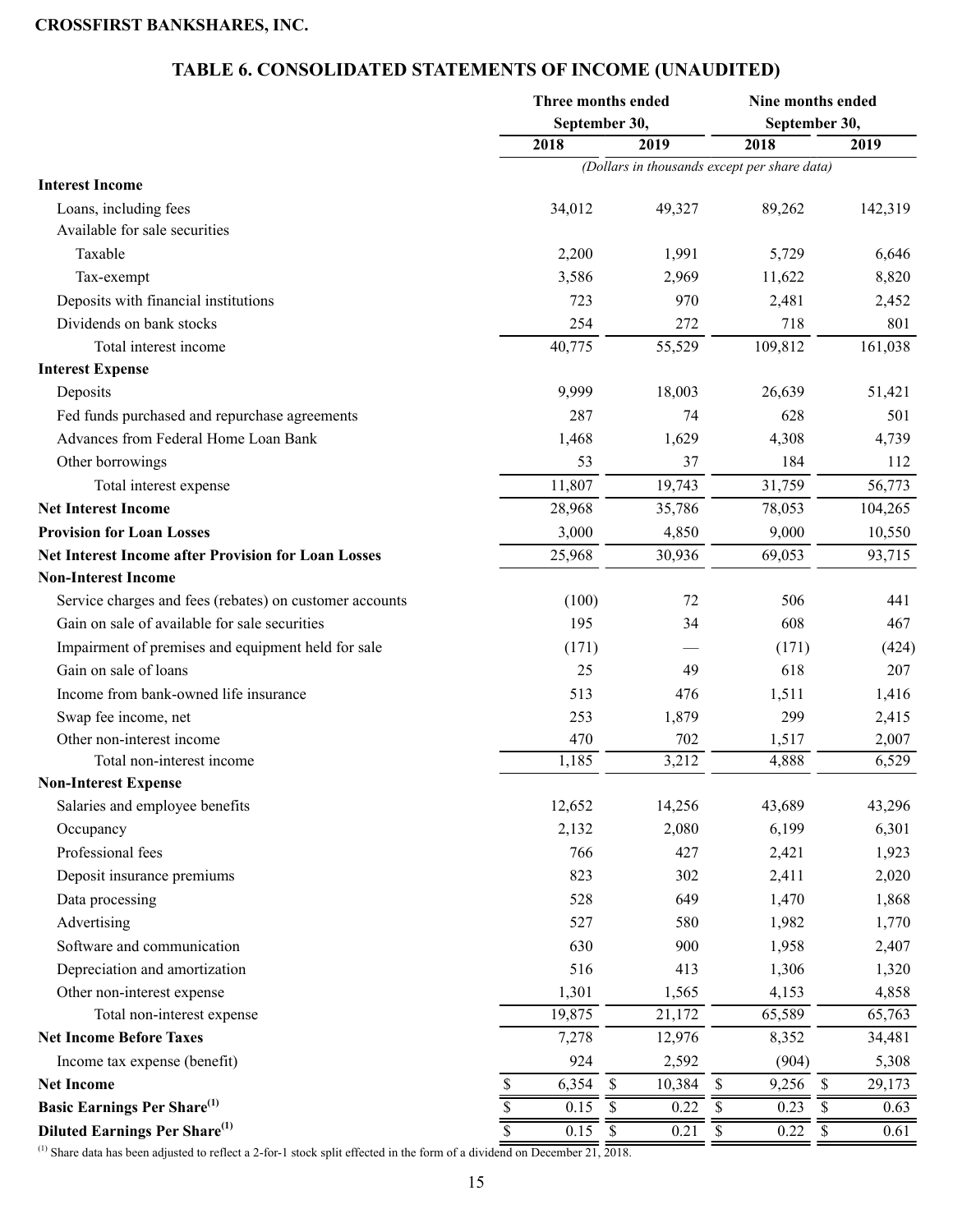# **TABLE 7. NON-GAAP FINANCIAL MEASURES**

#### <span id="page-15-0"></span>**Non-GAAP Financial Measures**

In addition to disclosing financial measures determined in accordance with GAAP the Company discloses non-GAAP financial measures in this release. The Company believes that the non-GAAP financial measures presented in this release reflect industry conventions, or standard measures within the industry, and provide useful information to the Company's management, investors and other parties interested in the Company's operating performance. These measurements should be considered in addition to, but not as a substitute for, financial information prepared in accordance with GAAP. We have defined below each of the non-GAAP measures we use in this release, but these measures may not be synonymous to similar measurement terms used by other companies.

CrossFirst provides reconciliations of these non-GAAP measures below. The measures used in this release include the following:

- We calculate "return on average tangible common equity" as net income available to common stockholders divided by average tangible common equity. Average tangible common equity is calculated as average common equity less average goodwill and intangibles and average preferred equity. The most directly comparable GAAP measure is return on average common equity.
- We calculate "non-GAAP core operating income" as net income adjusted to remove non-recurring or non-core income and expense items related to:
	- ä, Restructuring charges and adjustments associated with the transition of our former CEO - In connection with the departure of our former CEO in the second quarter of 2018, we incurred restructuring charges in the second quarter of 2018 related to the acceleration of certain stock-based compensation and employee costs, some of which were adjusted in the fourth quarter of 2018.
	- Impairment charges associated with two buildings that were held-for-sale We acquired a new, larger corporate headquarters to accommodate our business needs, which eliminated the need for two smaller support buildings. The two smaller support buildings had been acquired recently and were extensively remodeled, which resulted in a difference between book and market value for those assets. We sold one of the buildings in 2018. The remaining building was sold during the second quarter of 2019.
	- State tax credits as a result of the purchase and improvement of our new corporate headquarters. We acquired a new, larger ×. corporate headquarters to accommodate our business needs. Our purchase and improvement of the new headquarters resulted in state tax credits.

The most directly comparable GAAP financial measure for non-GAAP core operating income is net income.

- We calculate "tangible common stockholders' equity" as total stockholders' equity less goodwill and intangibles and preferred equity. The most directly comparable GAAP measure is total stockholders' equity.
- We calculate ''tangible book value per share'' as tangible common stockholders' equity (defined above) divided by the total number of shares outstanding. The most directly comparable GAAP measure is book value per share.
- We calculate "non-GAAP tax-equivalent efficiency ratio" as non-interest expense divided by net interest income plus taxeffected interest income on our tax-free municipal bond portfolio plus non-interest income. The most directly comparable financial measure is the efficiency ratio.

|                                                |             | <b>Ouarter Ended</b> | <b>Nine Months Ended</b> |             |              |            |            |
|------------------------------------------------|-------------|----------------------|--------------------------|-------------|--------------|------------|------------|
|                                                | 09/30/2018  | 12/31/2018           | 03/31/2019<br>06/30/2019 |             | 09/30/2019   | 09/30/2018 | 09/30/2019 |
|                                                |             |                      |                          |             |              |            |            |
| Return on average tangible common equity:      |             |                      |                          |             |              |            |            |
| Net income available to common<br>stockholders | \$<br>5,829 | S<br>9,809           | \$<br>9,175              | 9,439<br>S. | 10,384<br>S. | S<br>7,681 | \$28,998   |
| Average common equity                          | 346,025     | 430,881              | 466,506                  | 486,880     | 543,827      | 292,589    | 499,354    |
| Less: average goodwill and intangibles         | 7,835       | 7,810                | 7,784                    | 7,759       | 7,733        | 7,860      | 7,759      |
| Average tangible common equity                 | 338,190     | 423,071              | 458,722                  | 479,121     | 536.094      | 284,729    | 491,595    |
| Return on average common equity                | 6.68%       | $9.03\%$             | 7.98%                    | 7.78%       | 7.58%        | $3.51\%$   | 7.76%      |
| Return on average tangible common equity       | 6.84%       | 9.20%                | 8.11%                    | 7.90%       | 7.68%        | $3.61\%$   | 7.89%      |
|                                                |             |                      |                          |             |              |            |            |